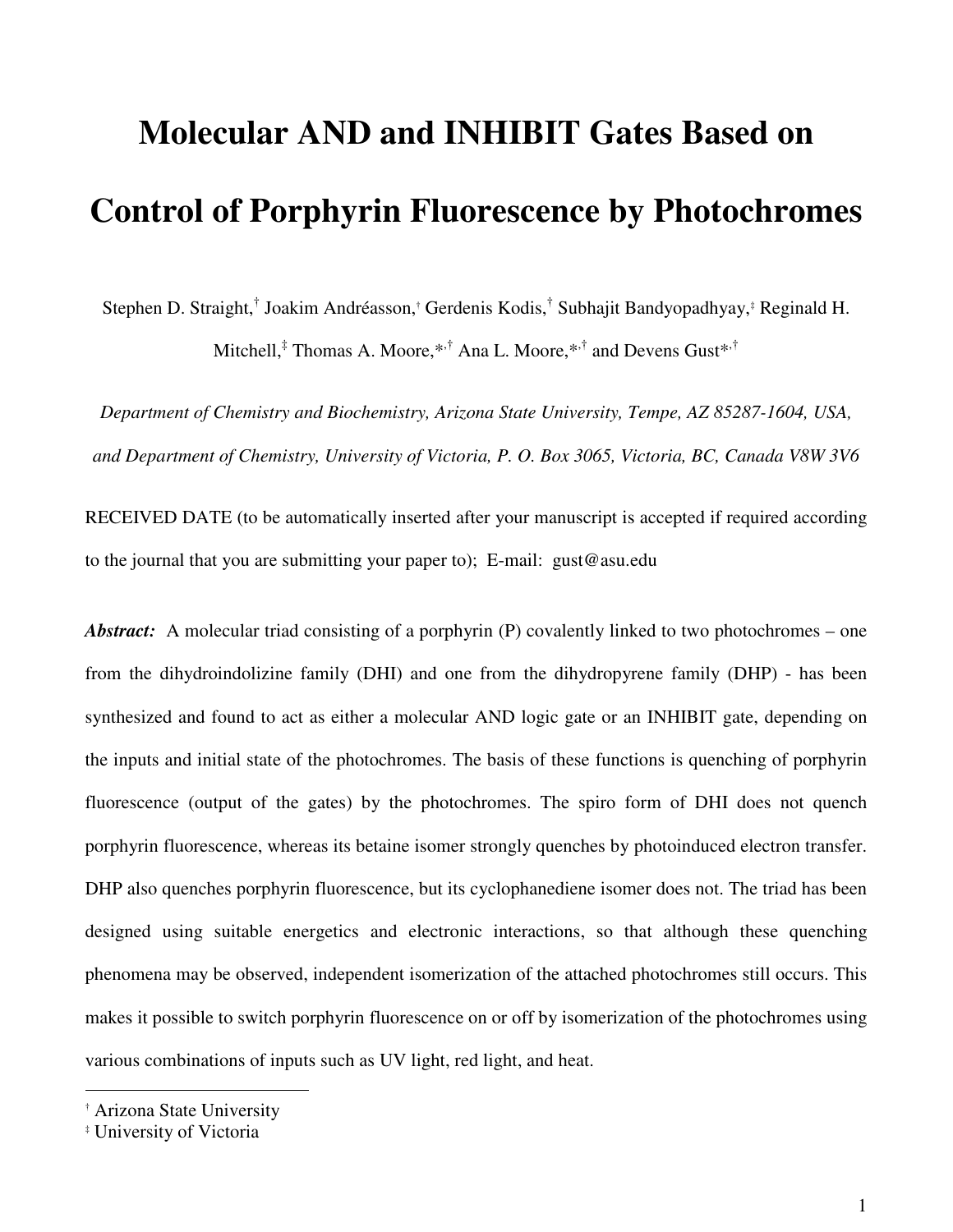# **Introduction**

Silicon-based computers carry out mathematical operations using Boolean logic elements. The idea of Silicon-based computers carry out mathematical operations using Boolean logic elements. The idea of<br>performing such operations using molecules as switching elements is scientifically interesting and may have technological potential.<sup>1-4</sup> A variety of molecule-based systems capable of Boolean logic (AND gates, OR gates, etc.) have been reported.<sup>5-23</sup> In the vast majority of these, at least one of the inputs of the logic gate requires physical addition of a chemical species that diffuses to a molecule and carries out a reaction, changing molecular structure. Logic

\_\_\_\_\_\_\_\_\_\_\_\_\_\_\_\_\_\_\_\_\_\_\_\_\_\_\_\_\_\_\_\_\_\_\_\_\_\_\_\_\_\_\_\_\_\_\_\_\_\_\_\_\_\_\_\_\_\_\_\_\_\_\_\_\_\_\_\_\_\_\_

gates with chemical inputs require fluid solutions, and their speed is limited by the time required for material transfer, diffusion, and the speed of bimolecular chemical reactions. Molecule-based logic gates with optical inputs and outputs do not require access for chemicals or wires, and can in principle operate on a much faster time scale and in rigid or semi-rigid media. We have been interested in investigating logic elements that employ photochromic molecules whose photoisomerization subsequently switches on or off photoinduced logic elements that employ photochromic<br>
molecules whose photoisomerization<br>
subsequently switches on or off photoinduced<br>
electron transfer from a covalently-linked chromophore. In addition to a number of simple<br>switches based on porphyrin-containing switches based on porphyrin-containing systems linked to spiropyrans,<sup>24</sup> dithienylethenes,<sup>25</sup> dihydropyrenes,<sup>26</sup> and dihydroindolizines, recently reported a photonic double-throw switch,<sup>28</sup> and a half-adder.<sup>23</sup> In these molecules, the switching and their speed is limited by the time<br>or material transfer, diffusion, and the<br>bimolecular chemical reactions.<br>based logic gates with optical inputs<br>ts do not require access for chemicals<br>and can in principle operate on a

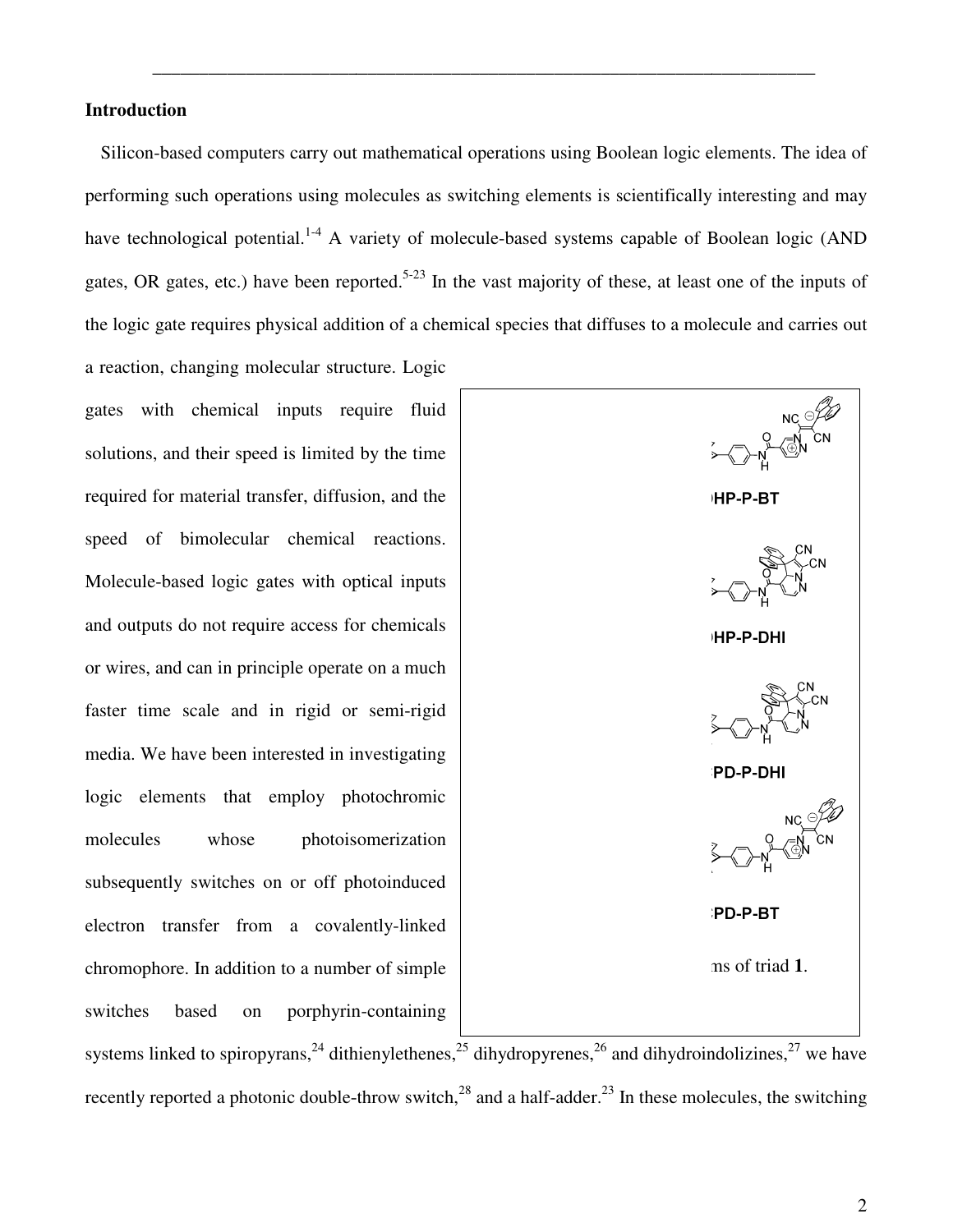elements are light or heat (which can be supplied by an IR laser), and the switched output is related to photoinduced electron transfer (formation of a charge-separated state, fluorescence quenching, etc.).

We now report the synthesis and study of triad 1 (Figure 1), which consists of a tetraarylporphyrin (P) linked to both a substituted dihydropyrene (DHP) photochrome and a photochrome of the dihydroindolizine (DHI) family based on pyrrolo[1,2-b]pyridazine. In spite of the nearby porphyrin chromophore and the resultant possibilities for quenching of photochrome photoisomerization due to electronic perturbation, energy transfer or photoinduced electron transfer, both of the photochromes may be photoisomerized. DHP may be isomerized to the open, cyclophane diene (CPD) using red light  $(590 - 900)$  nm), and CPD returns to the DHP isomer under irradiation with UV light (366 nm or 254 nm). Irradiation with UV (366 nm) opens the DHI moiety to the betaine (BT) isomer, which may be isomerized back to DHI which consists of a tetraarylporphyrin (P)<br>both a substituted dihydropyrene (DHP)<br>me and a photochrome of the<br>lolizine (DHI) family based on<br>2-b]pyridazine. In spite of the nearby<br>chromophore and the resultant<br>s for quenc



thermally, including by irradiation with an IR laser at 1064 nm. Thus, the molec isomeric forms (Figure 1): DHP-P-BT, DHP-P-DHI, CPD-P-DHI and CPD-P-BT. As discussed below, by using various combinations of initial states and photonic or thermal inputs, the molecule may be by using various combinations of initial states and photonic or thermal inputs, the molecule may be<br>made to function as either an AND gate or an INHIBIT gate. These results demonstrate the feasibility of implementing AND and INHIBIT logic functions in a molecule using light for input and output. However, the performance of the system has not been optimized, and any practical application would require overcoming problems of photostability and relatively slow switching times. vith UV light (366 nm or 254 nm). Irradiation with<br>IV (366 nm) opens the DHI moiety to the betaine<br>BT) isomer, which may be isomerized back to DHI<br>hermally, including by irradiation with an IR laser at 1064 nm. Thus, the m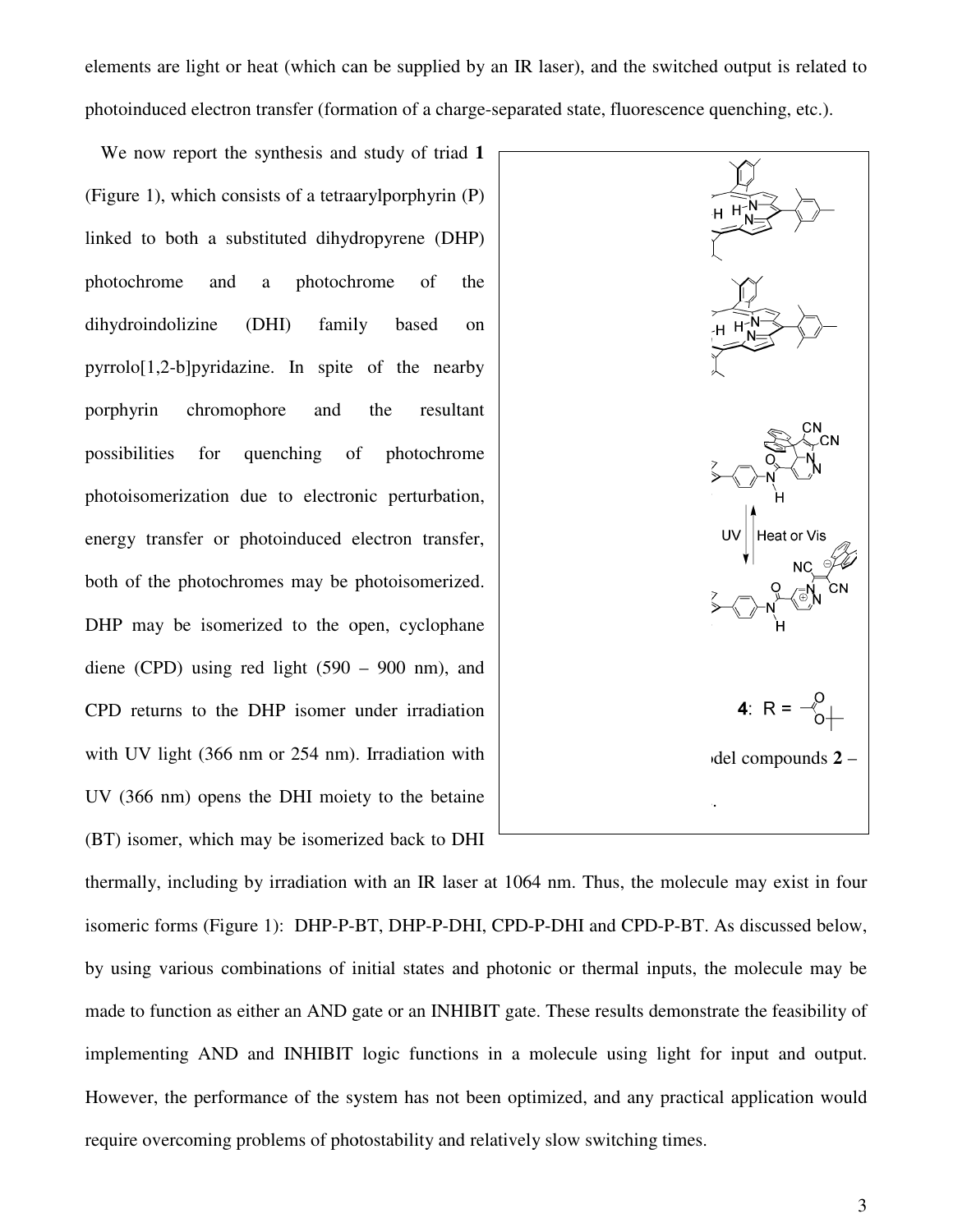## **Experimental Section**

**Spectroscopy.** All samples were dissolved in freshly-distilled 2-methyltetrahydrofuran and deoxygenated by bubbling with Ar for 20 min prior to study unless otherwise noted. Steady-state and time-based ground-state absorption measurements were performed using a Shimadzu UV-3101PC UVvis-NIR spectrometer. Steady-state fluorescence emission spectra were determined using a Photon Technology International MP-1 fluorimeter, and corrected for detection system response as a function of wavelength. Excitation was from a 75 W xenon lamp and single-grating monochromator. Fluorescence was detected at a 90º angle to the excitation beam via a single-grating monochromator and an R928 photomultiplier tube having S-20 spectral response and operating in the single photon counting mode. Fluorescence decay measurements were performed on optically dilute (ca.  $1 \times 10^{-5}$  M) samples by single-photon timing. The excitation source was a cavity-dumped Coherent 700 dye laser pumped by a frequency-doubled Coherent Antares 76s Nd:Yag laser. The instrument response function was 35 - 60 ps, as measured at the excitation wavelength for each decay experiment with Ludox AS-40.<sup>29</sup>

The photoisomerization reactions of the DHI and the DHP photochromes were performed in the UV using a UVP UV lamp Model UVGL-25 (254 nm 700  $\mu$ W/cm<sup>2</sup>, and 366 nm 1.5 mW/cm<sup>2</sup>) or in the visible with a Xe/HgXe-lamp (ORIEL Corp. Model 66028). Before sample illumination with the Xelamp, the IR portion of the light was reduced by double IR filters (OD=1.8 and OD=2.3 at 900 and 970 nm, respectively)**.** Furthermore, a cut-off filter was used to remove wavelengths shorter than 590 nm. The power density of the resulting light was  $\approx 33$  mW/cm<sup>2</sup>.

Isomerization of BT to DHI was accomplished either by heating the sample in a temperature block at 55° C, or by using light from the first harmonic of a Continuum Surelight Nd:YAG laser (1064 nm, 5 ns pulses, 10 Hz repetition rate, 500 mW average power). As the BT chromophore does not have electronic transitions in this wavelength region, this isomerization is essentially thermally driven. BT may also be isomerized to DHI using visible light at high intensity, but this method was not employed in this work.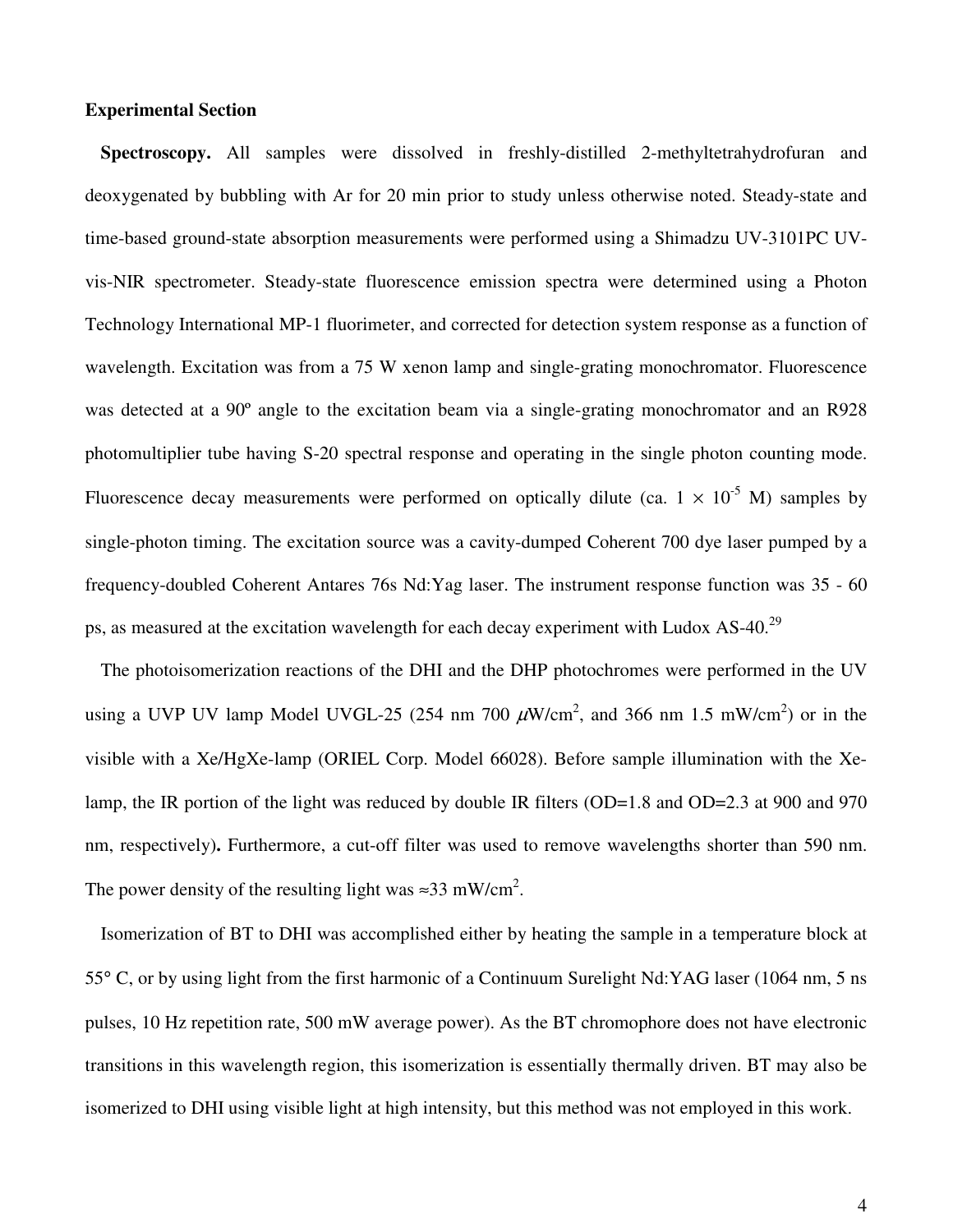**Synthesis.** The syntheses of model compounds **2** (DHP-P),  $^{26}$  **3** (P-DHI)<sup>27</sup> and **4** (Figure 2)<sup>28</sup> have been previously reported.

**Triad 1.** Dyad **4** (30 mg, 0.026 mmol) was dissolved in 4 mL of distilled dichloromethane and 8 µL of triethylsilane and stirred with 1.8 mL of trifluoroacetic acid for 5 h. The reaction mixture was then diluted with dichloromethane washed with water until the wash water was neutral. The organic layer was evaporated at reduced pressure, and the residue was dissolved in 3.5 mL of dichloromethane and 10  $\mu$ L of N-methyl morpholine. After cooling the resulting solution to 0° C, 4.5 mg (0.026 mmol) of 2chloro-4,6-dimethoxy-1,3,5-triazine was added, with stirring. The reaction mixture was warmed to room temperature after 10 min and stirring was continued until TLC (1% acetone/dichloromethane) indicated that all the acid had been consumed. A 4-mg portion of dimethylaminopyridine was then added, followed by 3-{4'-(2',7'-di-*tert*-butyl-*trans*-12c',12d'-dimethyl-12c',12d' dihydrobenzo[ $e$ ]pyrenyl}prop-2-ynol<sup>26</sup> (11 mg, 0.004 mmol), and the reaction mixture was stirred for 1 h. The mixture was diluted with dichloromethane and washed 3 times with water, then kept overnight at -80° C. The following day the dichloromethane was evaporated and the residue chromatographed (silica gel, 30% ethyl acetate/hexanes) to give 6.0 mg of product  $(0.0039 \text{ mmol}, 16\%)$ . <sup>1</sup>H NMR (500 MHz, CD<sub>3</sub>Cl)  $\delta$  -2.65 (2H, s, porphyrin N-H), -1.41 (3H, s, dihydropyrene -CH<sub>3</sub>), -1.39 (3H, s, dihydropyrene –CH3), 1.50 (9H, s, *t*-BuH), 1.56 (9H, s, *t*-BuH), 1.82 (12H, s, mesityl-CH3), 2.62 (6H, s, mesityl-CH3), 5.52 (2H, s, -CH2-), 5.53 (1H, d, *J* = 2 Hz, pyridazine CH), 5.77 (1H, m, pyridazine C=CH-), 7.24 (1H, s, DHP Ar-H) 7.29 (4H, s, mesityl Ar-H), 7.43 (1H, s, DHP Ar-H) 7.44-7.65 (9H, m, fluorene Ar-H, DHP Ar-H, amide N-H), 7.70 (1H, d, *J* = 2 Hz) pyridazine N=CH-), 7.79 (2H, d, *J* = 8 Hz, meso Ar-H), 7.87-7.91 (2H, m, fluorene Ar-H), 8.00 (1H, s, DHP Ar-H), 8.14 (2H, d, *J* = 8 Hz, meso Ar-H), 8.25 (1H, m, DHP Ar-H) 8.30 (1H, m, DHP Ar-H), 8.34 (2H, d, *J* = 8 Hz, meso Ar-H), 8.54 (2H, d, *J* = 8 Hz, meso Ar-H) 8.65-8.76 (10 H, m, β-pyrrole CH, DHP Ar-H); MALDI-TOF calcd 1534.70 obsd 1504.64 (product minus two DHP-Me).

## **Results and Discussion**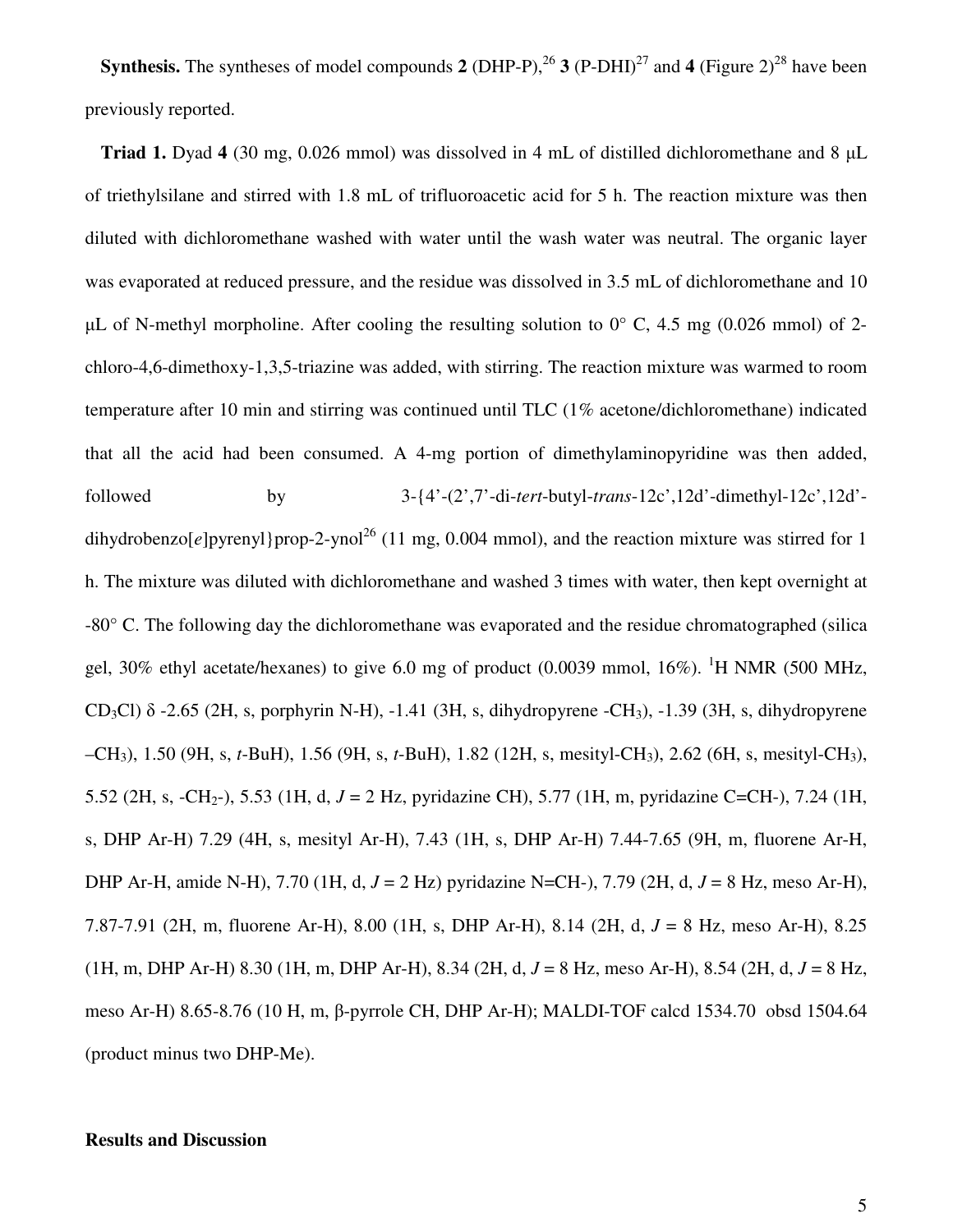**Model Compounds.** In order to interpret and understand the results for **1**, the previously-reported photochemical behavior of model DHP-P dyad **2** and model P-DHI dyad **3** will be briefly reviewed.

Time-resolved fluorescence and transient absorption measurements<sup>26</sup> of the CPD-P form of dyad 2 in 2-methyltetrahydrofuran reveal that the porphyrin first excited singlet state of **2o** has a lifetime of 13.3 ns, which is very similar to that of porphyrin model compounds in deoxygenated solutions. Thus, the porphyrin first excited singlet state is not quenched by the CPD moiety, and decays by the usual pathways of intersystem crossing, internal conversion and fluorescence. Irradiation of the molecule with UV light at 254 nm converts most of the sample to the DHP-P form **2c**. Under these conditions two exponential emission components were observed at 650 nm, where essentially all of the emission is due to the porphyrin (with 590 nm excitation). The lifetimes are 1.76 ns (80%) and 13.0 ns (20%); the major component is ascribed to  $DHP^{-1}P$  and the minor to residual  $CPD^{-1}P$ .

Thus, the DHP moiety quenches the porphyrin first excited singlet state significantly. The rate constant for this process is  $4.9 \times 10^8$  s<sup>-1</sup>. Transient absorption experiments did not allow determination of the product of this quenching. Singlet energy transfer to DHP is unlikely; the overlap of the porphyrin emission and DHP absorption spectra is poor for this endergonic (0.1 eV) process and no evidence for reverse energy transfer from DHP to P was observed. Electron transfer to form DHP<sup>•+</sup>-P<sup>•−</sup> is thermodynamically possible, with a driving force of 0.14 eV, but no definitive evidence for the chargeseparated state was seen in the transient absorption results for the DHP form of dyad **2**. It may be that the rate constant for recombination of the charge-separated state is larger than that for its formation (leading to a very low concentration at all times). Based on these observations, electron transfer to form DHP<sup>•+</sup>-P<sup>•–</sup> seems to be the most likely quenching mechanism.

Transient absorption and emission experiments<sup>27</sup> on the P-DHI form of dyad  $3$  have revealed that the porphyrin first excited singlet state of **3c** is unquenched, and neither energy nor electron transfer between the moieties occurs. In the P-BT form **30**, electron transfer occurs from <sup>1</sup>P-BT to yield P<sup>•+</sup>-BT<sup>•–</sup>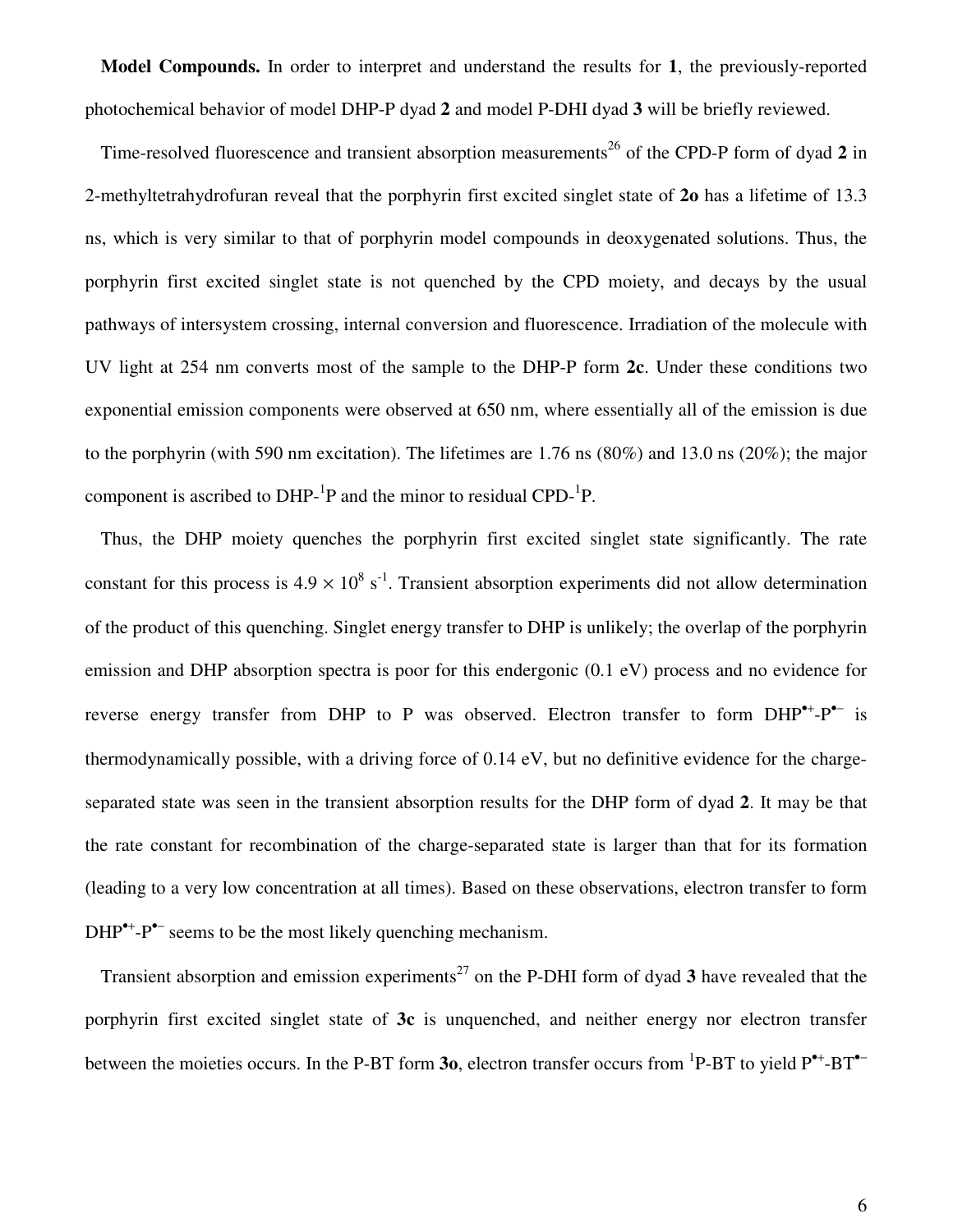with a rate constant of  $2.0 \times 10^{10}$  s<sup>-1</sup> ( $\tau$  = 49 ps), and a quantum yield of 1.0. Recombination of P<sup>\*+</sup>-BT<sup>\*-</sup> to the ground state occurs rapidly, with a rate constant of  $3.4 \times 10^{11}$  s<sup>-1</sup>.

**Triad 1 Absorption.** The absorption spectrum of a model porphyrin is shown in Figure 3. It features a Soret band at 418 nm and Q-bands at 513, 547, 592 Soret band at 418 nm and Q-bands at 513, 547, 592<br>and 648 nm. The spectra of the various isomers of 1 resemble linear combinations of this spectrum and those of the attached photochromes, demonstrating that linkage of the moieties does not have dra effects on the energies of the ground and first excited singlet states of any of the chromophores. In addition to the porphyrin bands, the DHP-P-DHI isomer features absorption by the photochromes in the UV, features absorption by the photochromes in the UV,<br>and a broad, fairly weak band at 513 nm underlying the porphyrin absorption. This band is characteristic of DHP.<sup>26</sup> DHI does not absorb significantly in the visible spectral region. nble linear combinations of this spectrum and<br>object the attached photochromes, demonstrating<br>linkage of the moieties does not have drastic of the ground and first excited<br>the chromophores. In addition<br>ds, the DHP-P-DHI isomer

Irradiation of the sample with red light for 300 s photoisomerizes DHP without affecting DHI, converting the majority of the sample to CPD DHI. The spectrum in the visible shows a decrease in the broad 513-nm DHP absorption, and a decrease at DHI. The spectrum in the visible shows a decrease in<br>the broad 513-nm DHP absorption, and a decrease at<br>366 nm, where DHP-P absorbs strongly. (P-DHI has an isosbestic point at this wavelength.) the porphyrin absorption. This band is characteristic<br>of DHP.<sup>26</sup> DHI does not absorb significantly in the<br>visible spectral region.<br>Irradiation of the sample with red light for 300 s<br>photoisomerizes DHP without affecting D



Next, the sample was exposed to 40 s of 366 nm light, followed by 300 s of red light, and the spectrum was recorded. Experiments on the model dyads have shown that the UV light causes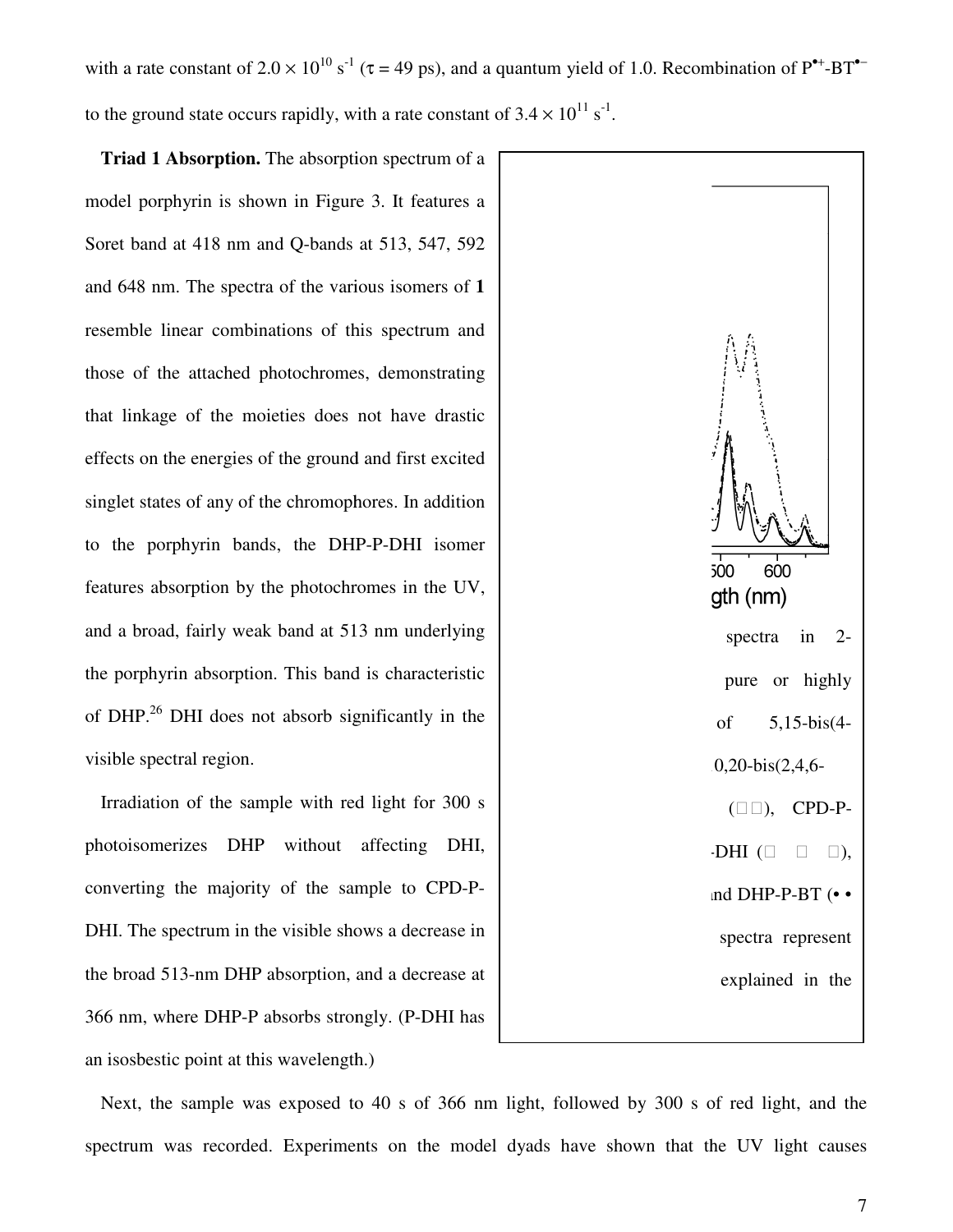isomerization to DHP-P-BT, and the red light then opens the DHP, leading to CPD-P-BT. Figure 3 verifies that this has occurred, revealing a strong, broad absorption of  $BT^{27}$  between 440 and 650 nm, with a maximum at ~530 nm, that underlies the porphyrin Q-bands. It will also be noted that there is little absorbance change at 366 nm, verifying that there has been no net isomerization of CPD back to the DHP form.

Finally, the sample was exposed to 40 s of 366 nm light followed by 5 s of 254 nm radiation. Studies with model compounds **2** and **3** have shown that the 366 nm light opens the DHI to a photostationary state containing about 85% BT, and partially closes the CPD, giving a ratio of 45:55 CPD:DHP. The 254 nm light then closes most of the remaining CPD to the DHP form. Thus, the resulting state is mainly DHP-P-BT. This is illustrated in Figure 3, which shows the strong BT absorbance in the 530 nm region in addition to an increased absorption at 366 nm corresponding to DHP.

Figure 3 shows that by using the wavelengths and exposure times listed above, a sample of triad **1** may be photoisomerized into any of the four isomeric forms shown in Figure 1. This is key to the operation of the logic gates. Of course, in most cases, a given sample is actually a mixture of all four forms, with a preponderance of one isomer. This cannot be avoided, especially when UV irradiation is employed, as each photochrome reaches a photostationary state. In the case of DHP-P-BT, the 300 s of red light irradiation is enough to convert essentially all of the DHP to the CPD form while closing less than 10% of the BT to the DHI form. It was also determined that exposure of the sample to 55º C for 30 min will thermally close virtually all of the BT isomers to the DHI form, but close no more than 15% of the CPD isomers to the DHP form. Alternatively, exposure to the pulsed IR laser (1064 nm) for 3 h converts 85% of BT to the DHI form. Although both CPD and DHI are both isomerized by 254 nm irradiation, the two-wavelength (254 and 366 nm) sequence mentioned above was employed to reduce photodecomposition of the DHI moiety.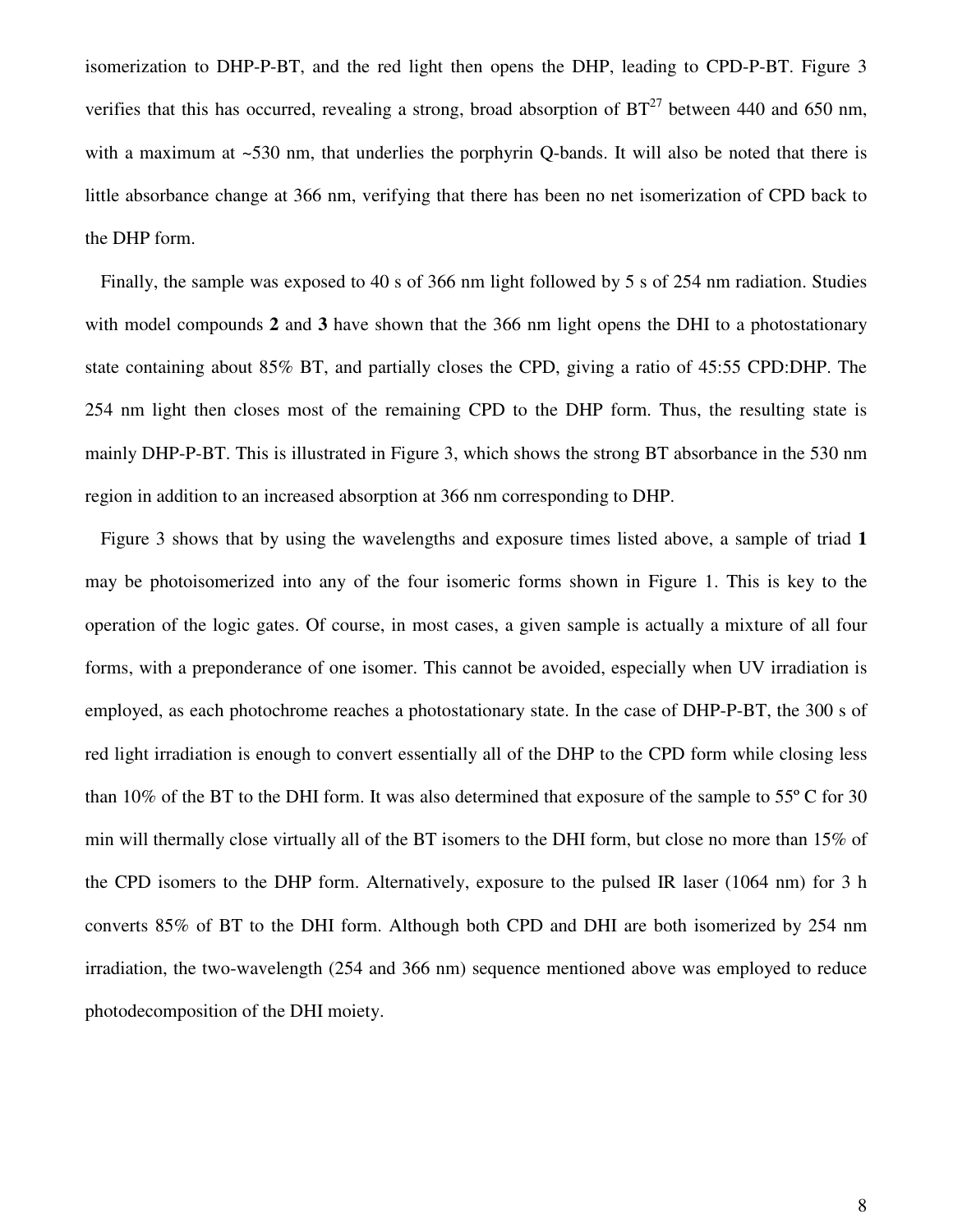**Triad 1 Emission.** The conclusions concerning the various states of **1** deduced above from absorption Triad 1 Emission. The conclusions concerning the various states of 1 deduced above from absorption spectra and model compound studies is verified by steady-state and time-resolved emission studies. Figure 4 shows the emission spectra of solutions enriched in the various forms of **1**, prepared as Figure 4 shows the emission spectra of solutions enriched in the various forms of 1, prepared as discussed above. The spectrum of the model porphyrin 5,15-bis(4-methoxycarbonylphenyl)-10,20bis(2,4,6-trimethylphenyl)porphyrin is shown at a convenient amplitude for comparison. It is clear that the emission in this spectral region is dominated by the porphyrin moiety. It is also evident that emission is strong from the CPD-P-DHI form of the triad, where porphyrin quenching by photochromes does not occur. Converting the CPD to the DHP form results in significant quenching, as expected from the behavior of model compound **2**. Alternatively, nethylphenyl)porphyrin is shown at a convenient amplitude for comparison. It is clear that<br>in this spectral region is dominated by the porphyrin moiety. It is also evident that emission<br>n the CPD-P-DHI form of the triad, w

conversion of the DHI to the BT isomer leads to behavior of model compound 2. Alternatively,<br>conversion of the DHI to the BT isomer leads to<br>even more quenching, and this too is expected given the behavior of the model compound 3. The most quenching is observed when both DHP and BT are present in the molecule.

Further confirmation of the source of the fluorescence quenching comes from time resolved measurements. Excitation of 2methyltetrahydrofuran solutions (not deoxygenated) of several of the isomers, prepared as discussed above, was at 590 nm with ca. 9-ps laser pulses, and detection was at 650 nm. The model porphyrin methyltetrahydrofuran solutions (not deoxygenated)<br>of several of the isomers, prepared as discussed<br>above, was at 590 nm with ca. 9-ps laser pulses,<br>and detection was at 650 nm. The model porphyrin<br>yielded a single expone 1.18), which is characteristic of the lifetime of the first excited singlet state of model porphyrins in aerated solutions. Similar experiments with a quenching is observed when both DHP and<br>e present in the molecule.<br>ther confirmation of the source of the<br>scence quenching comes from time resolved<br>urements. Excitation of 2-



solution enriched in the CPD-P-BT triad yielded a decay that was fitted with three exponential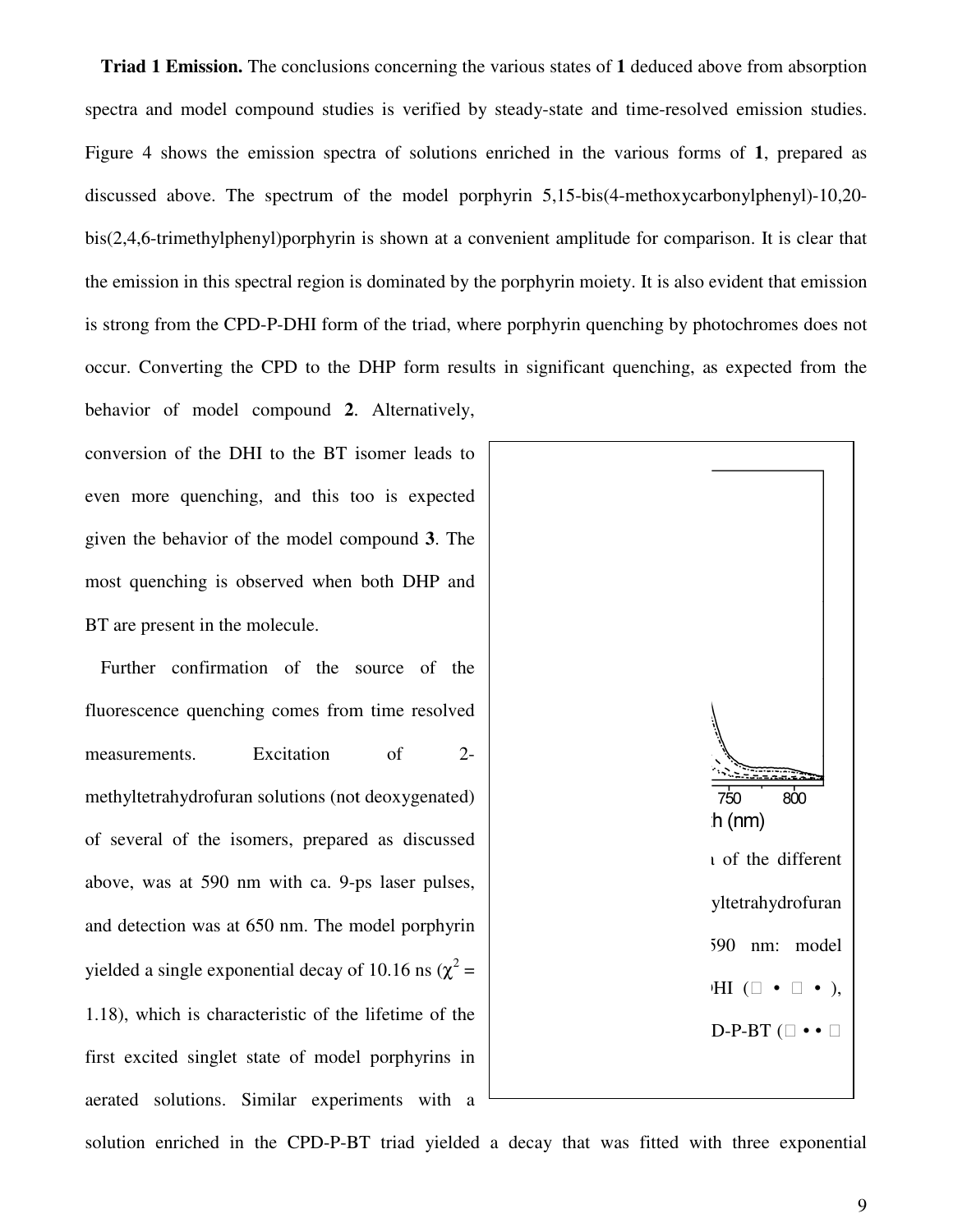components ( $\chi^2$  = 1.05) of 43 ps (85% of the total initial amplitude), 470 ps (2%) and 12 ns (13%). The 43 ps component is ascribed to quenching of the porphyrin excited state by photoinduced electron transfer to the BT to give the CPD-P<sup> $^{\bullet+}$ </sup>-BT<sup> $^{\bullet-}$ </sup> charge-separated state. It is similar to the 49 ps time constant observed for quenching of P by BT in model dyad **3**. The 12 ns component is assigned to the fraction of the molecules still in the CPD-P-DHI form, and the minor component to an impurity. Similar studies of a solution enriched in the DHP-P-DHI form ( $\chi^2$  = 1.00) yielded two exponential components of 1.55 ns (60%) and 11.1 ns (40%). The 1.55 ns component is assigned to quenching of P by DHP, and agrees reasonably well with the time constant of 1.76 ns measured for dyad **2**. The 11.1 ns component is due to some of the molecules that remain as CPD-P-DHI. The relatively high amplitude of this component (40%) is a consequence of the conversion of DHP to CPD by the excitation light at 590 nm employed in this experiment.

Taken together, the time-resolved fluorescence studies demonstrate that the fluorescence quenching behavior observed in the various forms of the triad may be ascribed to quenching processes similar to those observed in the respective dyads **2** and **3**.

**AND Gate Function.** The truth table for an AND gate is shown in the first three columns of Table 1. The gate features two inputs, *A* and *B*, and an output. The output, normally *off* (0 in the table), is switched *on* (1 in the table) only if *both* inputs are turned on. To use triad **1** as a molecular AND gate,

| <b>Table 1.</b> Truth table for AND gate |                          |                                       |            |
|------------------------------------------|--------------------------|---------------------------------------|------------|
| input $A$<br>(heat or IR)                | input $B$<br>(red light) | output<br>(porphyrin<br>fluorescence) | state of 1 |
|                                          | ⋂                        | ⋂                                     | DHP-P-BT   |
| 1                                        |                          | Ω                                     | DHP-P-DHI  |
|                                          |                          |                                       | CPD-P-BT   |
|                                          |                          |                                       | CPD-P-DHI  |
|                                          |                          |                                       |            |

input *A* is defined as heating for 30 min at 55° C (or pulsed IR laser irradiation for 3h), and input *B* is red light irradiation for 300 s, as discussed above. The output is strong fluorescence from the porphyrin. The molecule, dissolved in 2 methyltetrahydrofuran, is initially set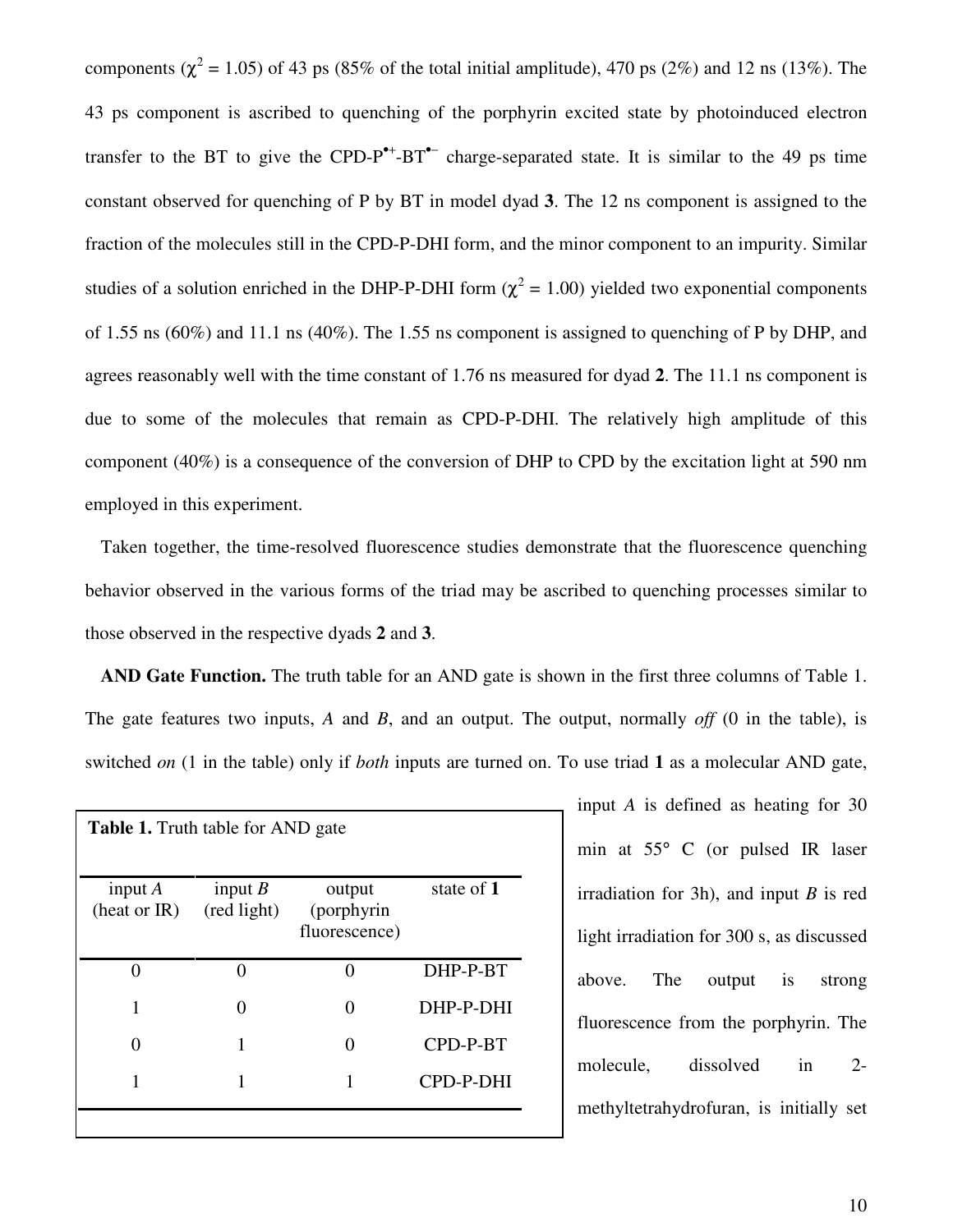in the state DHP-P-BT, *i.e.*, the form where both photochromes quench porphyrin fluorescence. The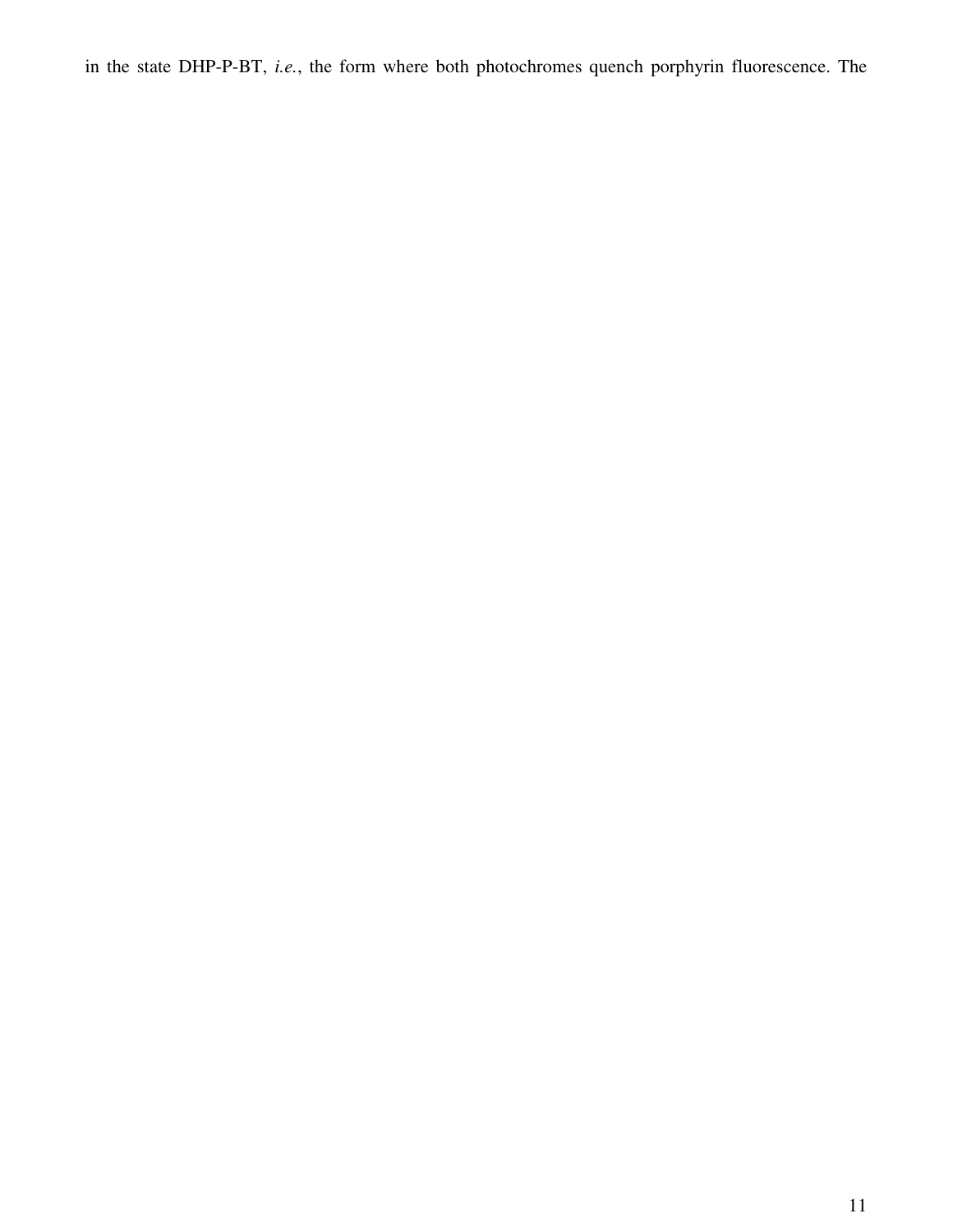molecule was converted to this initial state, and reset after each logic operation, by irradiation with 40 s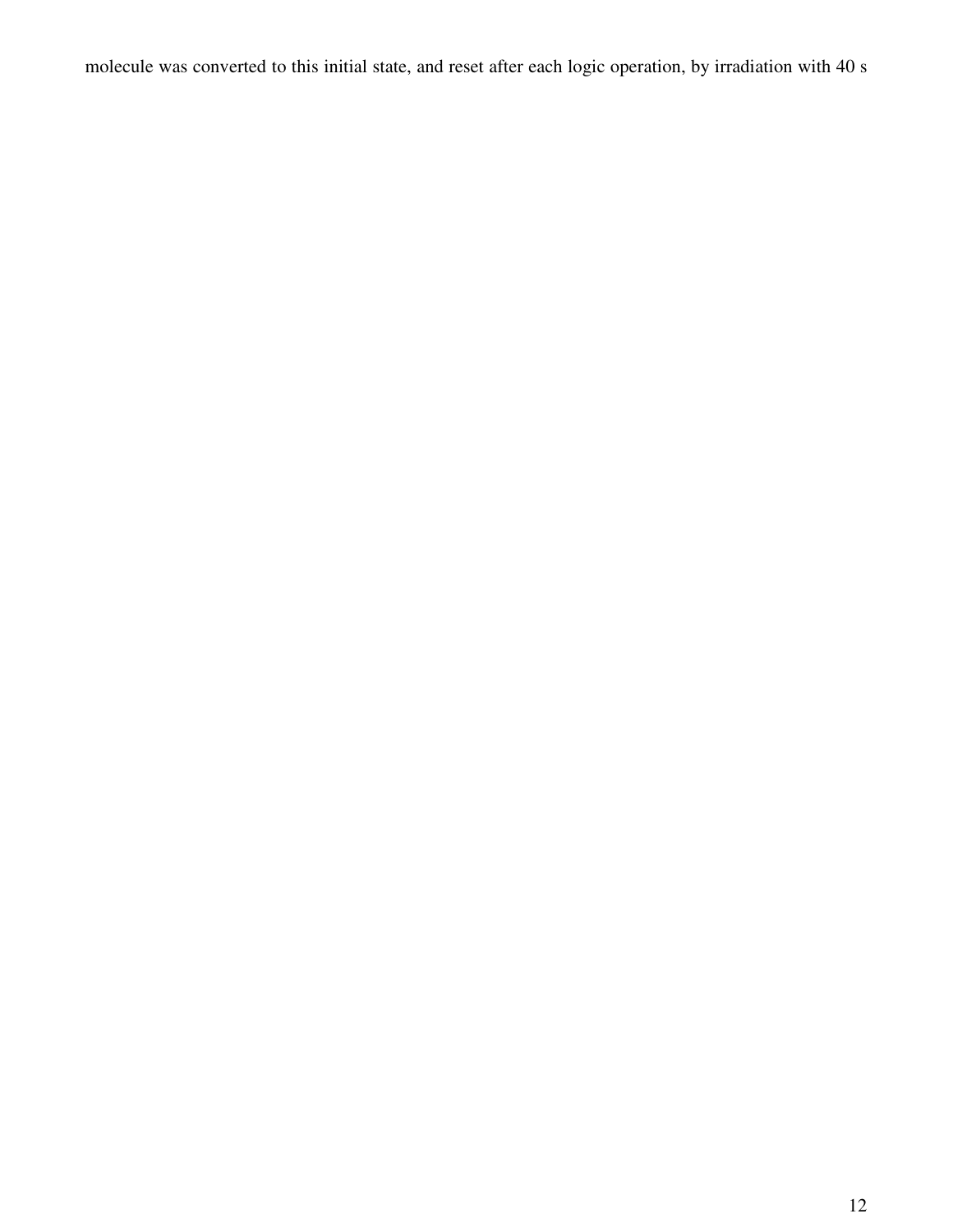of light at 366 nm followed by 5 s of 254 nm light. With neither input on, fluorescence output is below a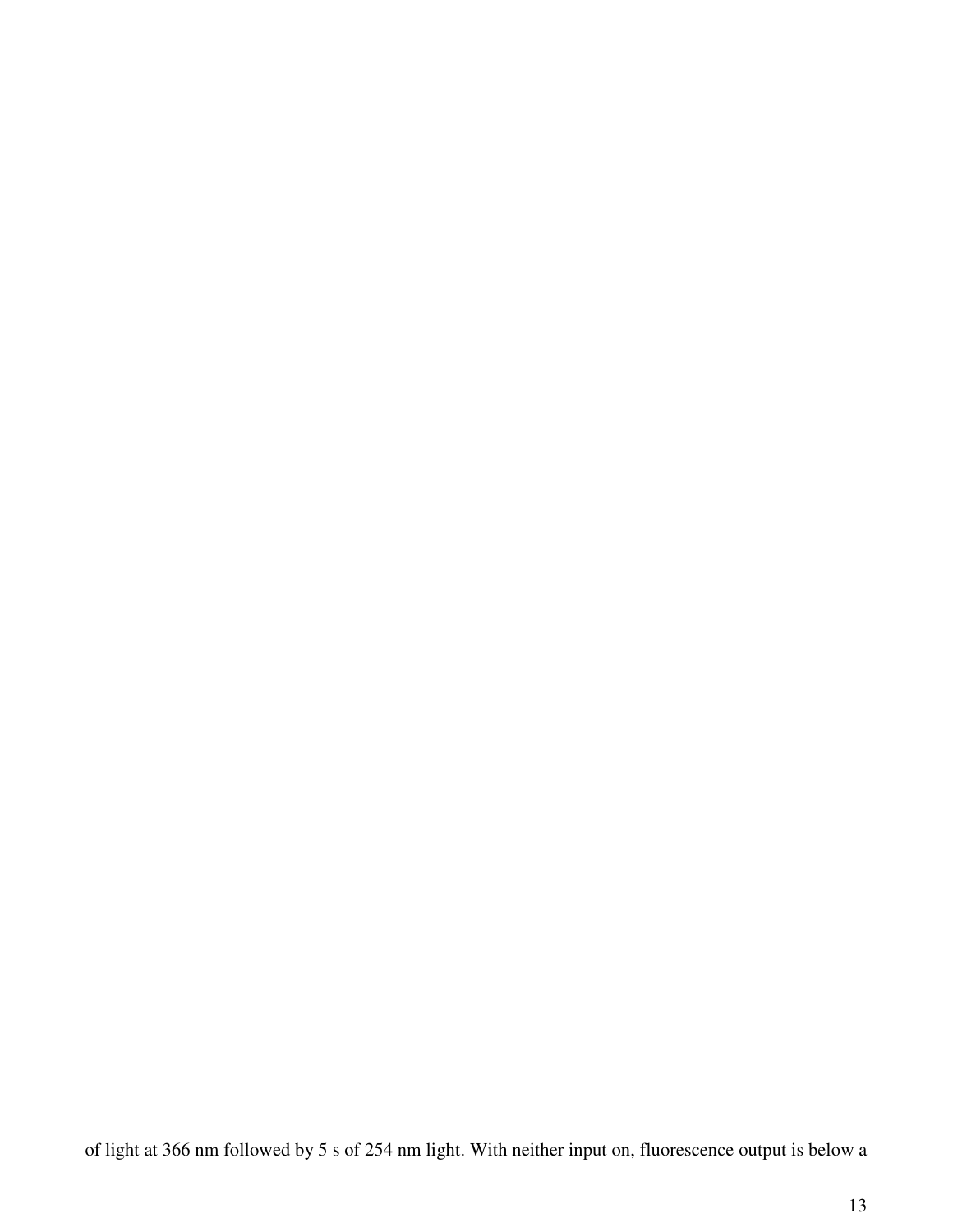threshold level, and the AND gate remains off. If input *A* is applied, BT is converted to DHI, yielding DHP-P-DHI. The DHI does not quench porphyrin fluorescence, but the DHP is still an active quencher, so the gate output remains *off*. Alternatively, if input  $B$  is turned on, DHP is isomerized to CPD, which does not quench fluorescence. But BT is essentially unaffected by this amount of red light, and does not quench fluorescence. But BT is essentially unaffected by this amount of red light, and<br>continues to quench porphyrin fluorescence, maintaining the gate in the *off* state. Finally, applying both inputs isomerizes both photochromes, yielding CPD-P-DHI. Neither photochrome quenches the porphyrin excited singlet state, and strong fluorescence is observed, signaling that the output is in the state. Thus, the molecule meets the criteria for an AND gate. The experimental porphyrin emission intensities at 720 nm are shown in Figure 5. If A is applied, BT is converted to DHI, yielding<br>escence, but the DHP is still an active quencher,<br>is turned on, DHP is isomerized to CPD, which<br>unaffected by this amount of red light, and<br>g the gate in the *off* state. F

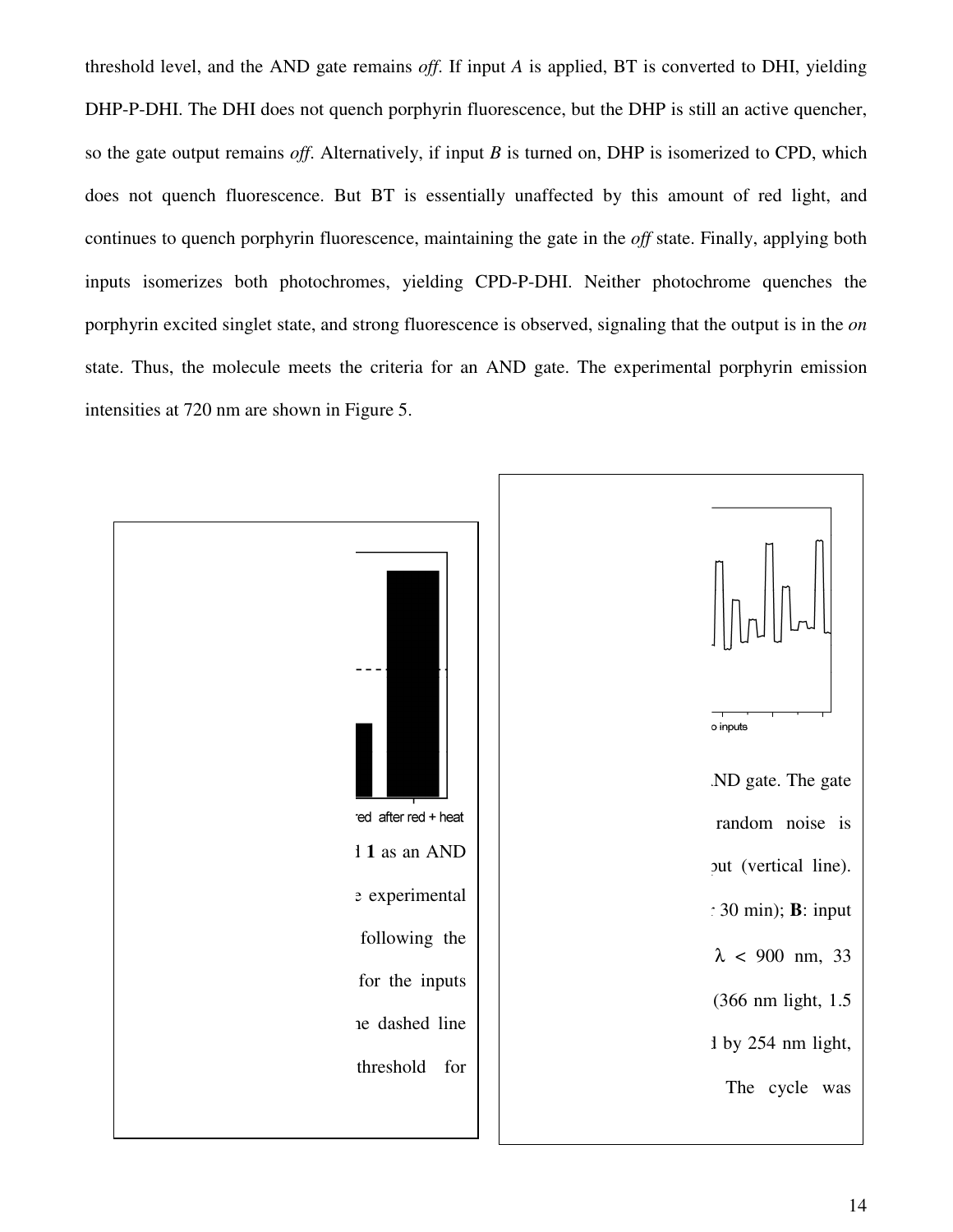The operation of the gate through several cycles is illustrated in Figure 6, wherein the porphyrin emission intensity is indicated following each input. The actual signal-to-noise obtained is evident from these data. Following each measurement, the gate was reset to its initial state and another measurement taken prior to initializing the next input. It is clear that although the gate may be cycled many times while still retaining a sufficient signal-to-noise ratio to allow detection of the state of the output, the emission intensity in the initial state increases following each reset operation. This is due for the most part to photodecomposition of the dihydroindolizine moiety.

**INHIBIT Gate Function.** By using a suitable initial state and inputs, triad **1** can also be employed as an INHIBIT gate. An INHIBIT gate can be considered as an AND gate with one input inverted by a NOT function. The INHIBIT gate (Table 2) has two inputs and an output. When

| <b>Table 2.</b> Truth table for INHIBIT gate |                                     |                                       |            |  |  |
|----------------------------------------------|-------------------------------------|---------------------------------------|------------|--|--|
|                                              |                                     |                                       |            |  |  |
| input $A$                                    | input $B$<br>(red light) (UV light) | output<br>(porphyrin<br>fluorescence) | state of 1 |  |  |
| 0                                            |                                     | 0                                     | DHP-P-DHI  |  |  |
| 1                                            |                                     | 1                                     | CPD-P-DHI  |  |  |
| 0                                            |                                     | 0                                     | DHP-P-BT   |  |  |
| 1                                            |                                     |                                       | CPD-P-BT   |  |  |
|                                              |                                     |                                       |            |  |  |

neither input is on, the gate is *off*. Switching on input *A* turns the gate *on*. However, turning on input *B* does not switch the gate *on*. In addition, switching both inputs on leaves the gate in the *off* position. Thus, input *B* inhibits the gate from responding to input *A*.

When triad **1** is used as an INHIBIT gate, it is set initially in the state DHP-P-DHI. This was done by exposing the sample dissolved in 2-methyltetrahydrofuran to 40 s of 366 nm irradiation, 5 s of 254 nm irradiation, and then 30 min at 55° C. Alternatively, exposure to IR laser pulses for 3 h could be substituted for the heating step. In the initial, DHP-P-DHI state, the porphyrin fluorescence, which comprises the output of the gate, is quenched by DHP and the gate is *off*. Input *A* is red light for 300 s. This isomerizes DHP, leading to CPD-P-DHI. Porphyrin fluorescence is not quenched in this state, and the gate is turned *on*. Input *B* is UV irradiation at 366 nm for 40 s. This converts DHP-P-DHI to DHP-P-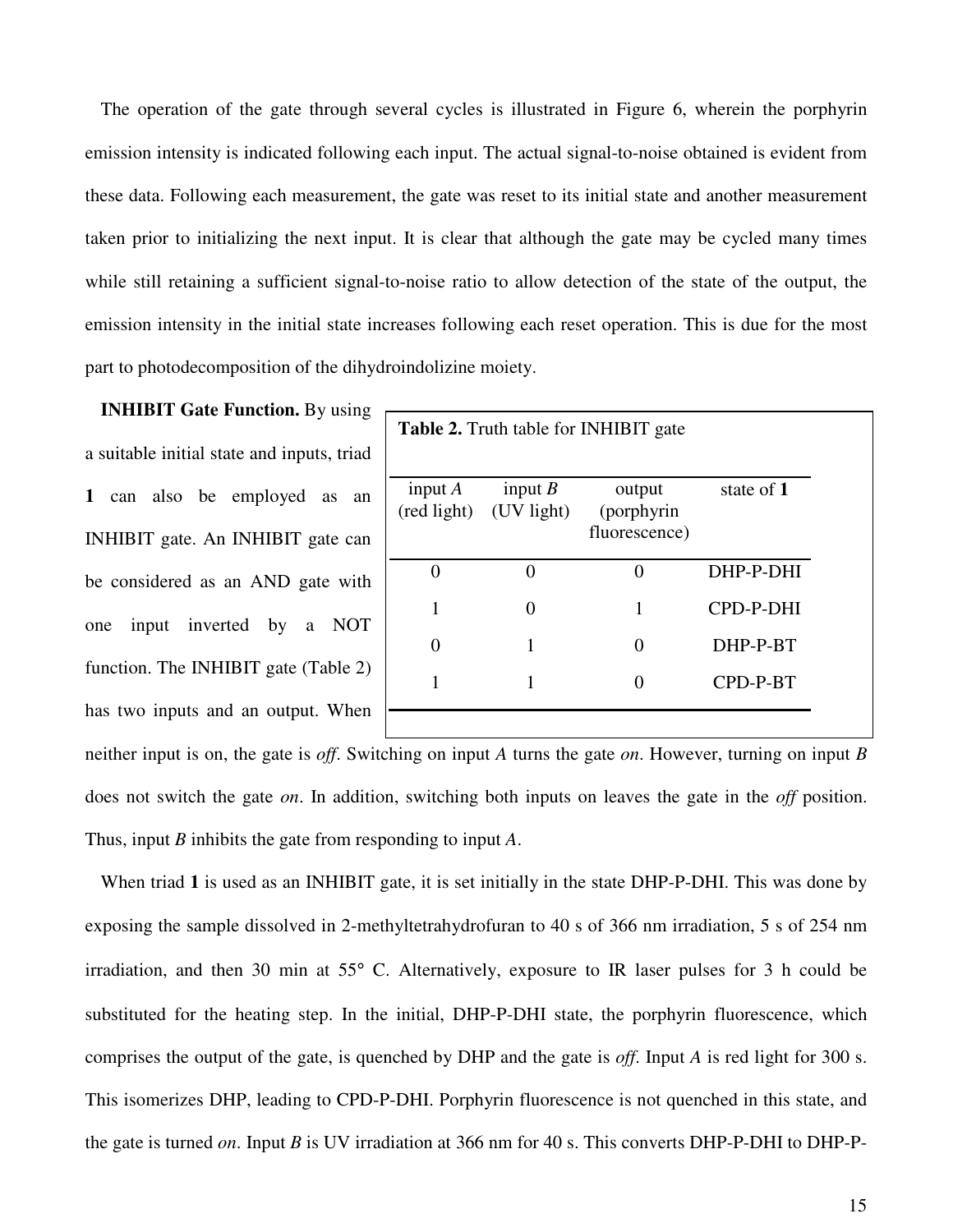**b** inputs  $N$  after  $UV$  + red iad 1 as an **Figure 7.** Performance of the triad **Example 18 as an** HHBIT gate. The<br>
individual increasity<br>
in intensity<br>
in the text. The<br>
bypothetical<br>
bypothetical<br>
bypothetical<br>  $\mu < \lambda < 900$  nm,<br>
the text. The<br>
bypothetical<br>  $\mu < \lambda < 900$  mm,<br>  $\mu < \lambda < 900$  mm,<br>  $\mu < \$ HIBIT gate. The In shows the<br>
ion intensity<br>
the conditions<br>
the text. The<br>
hypothetical h shows the random noise is ion intensity  $\mathfrak{t}$  (vertical line). he conditions  $n < \lambda < 900$  nm, the text. The put *B*, UV light ); **R**: reset  $(366)$  $\mu$  s followed by for 5 s, and heat,

BT, wherein the porphyrin excited state is quenched by both photochromes, porphyrin emission is weak, BT, wherein the porphyrin excited state is quenched by both photochromes, porphyrin emission is weak, and the gate remains *off*. Finally, irradiation with both red light and 366 nm light (both inputs on)

isomerizes DHP, generating CPD-P-BT. In this isomer, the porphyrin fluorescence is quenched by BT, and the gate output is *off*. Between applications of the various inputs, the gate is reset to its initial and the gate output is *off*. Between applications of the various inputs, the gate condition as discussed above. Thus, the requirements for an INHIBIT gate are met. BT. In this isomer, the porphyrin fluorescence is quenched by BT,<br>applications of the various inputs, the gate is reset to its initial<br>the requirements for an INHIBIT gate are met.<br>ve fluorescence emission intensity for a

Figure 7 shows the measured relative fluorescence emission intensity for a typical sample in the initial state and following the various combinations of inputs. It is clearly easy to distinguish between the on and *off* states based on porphyrin fluorescence. Figure 8 shows cycling of the INHIBIT gate. The molecule degrades more quickly in the INHIBIT mode than in the AND mode, but the signal-to-noise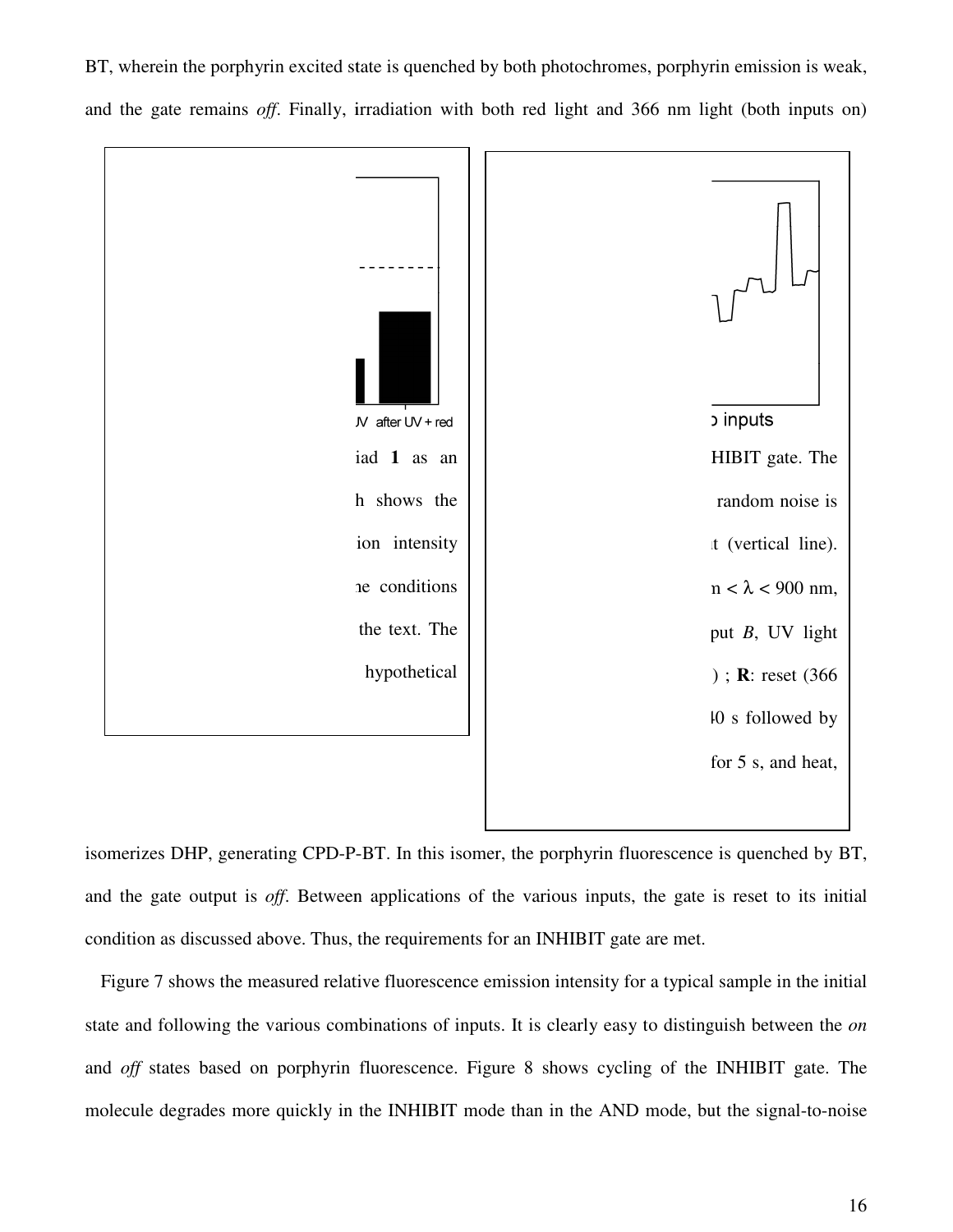ratios are such that it would be possible to follow the switching performance through a substantial number of cycles.

**IR Laser as an Input.** As mentioned above, the application of heat via a heating block as an input can be replaced as an input signal or component of the reset operation with IR laser pulses at 1064 nm. When this was done, the performance of both the AND and INHIBIT functions was very similar to that shown in Figures 5-8, and the results are not shown here. During these experiments, the ambient temperature was 18° C, and the time constant for thermal isomerization of BT to DHI at this temperature is 244 min. When exposed to the 1064 nm laser pulses (at 10 Hz), the time constant for isomerization was reduced to 93 min. Thus, the isomerization is due, to a large extent, to the laser irradiation.

Triad **1** does not have electronic transitions at 1064 nm, and the isomerization rate is a linear function of IR laser power, ruling out possible 2-photon effects. The photonic (IR) input must cause isomerization of BT via a thermal pathway through absorption of light by the solvent or solute molecules. This heating is a local phenomenon, as the bulk sample temperature rises only slightly during irradiation. The relative rates of isomerization and thermalization of a molecule of **1** following excitation at 1064 nm are not known. The IR laser wavelength (1064 nm) was chosen for reasons of convenience, and is clearly not optimized for this particular purpose.

**Discussion.** It is clear from these results that triad **1** carries out the functions of an AND or INHIBIT gate, depending on the reset conditions and the nature of the inputs. The two photochromes in **1** serve to record the input history (*A* on, *B* on, *A* and *B* on). The function of the porphyrin is to correlate the responses of the two photochromes, generating outputs that are representative of the states of both photochromes as required for a given logic operation. This crucial function is possible because the porphyrin excited singlet state communicates electronically with each gate, and the porphyrin fluorescence is easily measurable. The covalent linkages joining the porphyrin to the two photochromes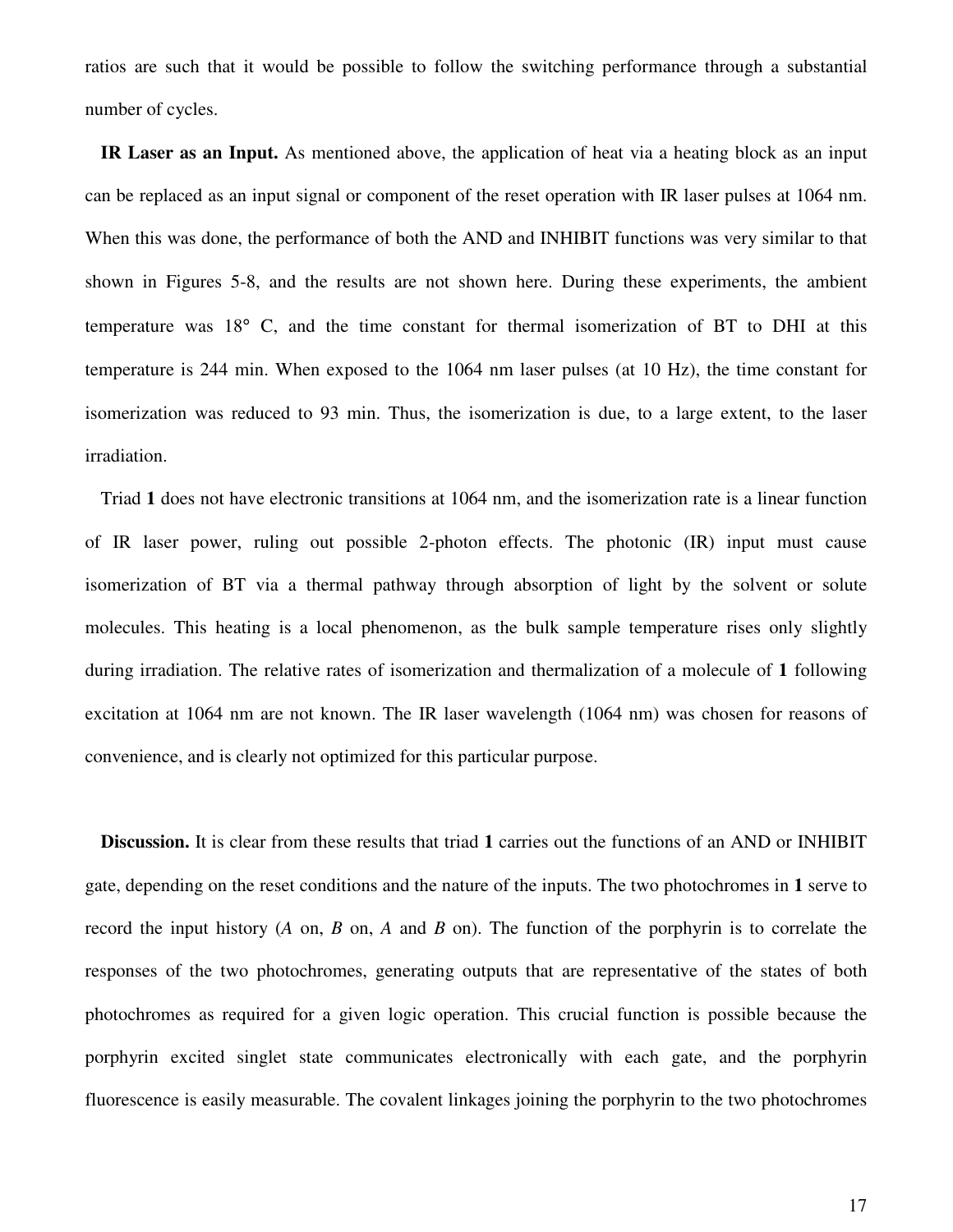have been chosen in order to achieve such electronic communication while not quenching the excited states of the photochromes to the point where photoisomerization no longer occurs.

The purpose of this research was to investigate the feasibility of achieving the desired functions photochemically in a molecular system, and not to demonstrate the practicality of such a molecule in an actual technologically useful device. Nevertheless, data relevant to such an application appear in Figures 6 and 8, which indicate that under the conditions of the experiment, the triad degrades somewhat upon cycling through the various logic operations. It is clear from these data that the molecule could be cycled numerous times before the degradation reached the point that *on* and *off* responses could no longer be differentiated. However, the degradation is clearly too rapid to make the molecule useful in applications where it would have to be cycled thousands of times. Experiments on **2** and **3** have shown<sup>26,27</sup> that although the DHP moiety is quite resistant to photodecomposition, the DHI moiety can degrade upon repeated cycling. It is not known whether other conditions, such as rigorous degassing, employing a polymeric film or glassy solid as the solvent, etc., would slow degradation of **1** significantly, as we have not attempted to optimize performance of the system. However, we<sup>27</sup> and others<sup>30</sup> have found that photodecomposition of dihydroindolizines related to that used in this study is greatly reduced when oxygen is rigorously excluded (e.g, by freeze-pump-thaw cycles), and this was not done in the case of **1**.

The speed of response of the gates is also of interest for any potential device applications. The readout response time is on the ns time scale, as described above. The time required for isomerization of the photochromes depends, of course, on the light intensity and the temperature or IR laser flux, as appropriate. For example, the slowest step in the switching sequence for **1** above was irradiation with the pulsed IR laser for 3 h. This corresponds to 540 µs of actual irradiation time. An increased light flux would shorten the time required accordingly. In addition, the experiments were carried out in standard 1 cm cuvettes and sample sizes of  $\sim$ 2 mL. As the gates are of molecular dimensions, and the readout is fluorescence, which may in general be detected even with single-molecule sensitivity, it should be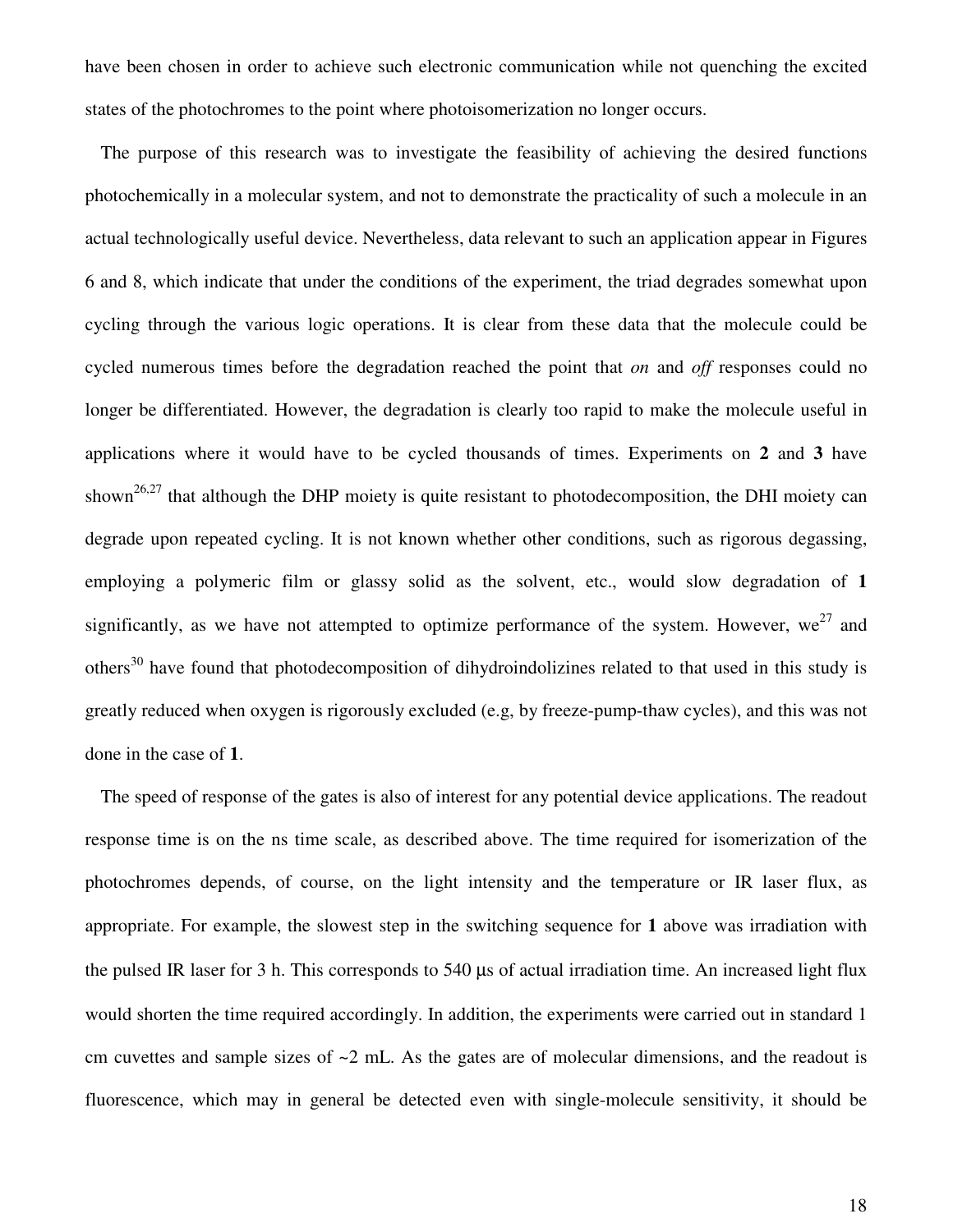possible to carry out these experiments with very small volumes, and consequently shorter photoisomerization periods.

## **Conclusions**

Triad **1** has been shown to operate as either a molecular AND logic gate or molecular INHIBIT gate, based on the choice of inputs and initial conditions. This is possible because the states of two independently-isomerizable photochromes are "sensed" by the central porphyrin, which provides an output that is based on the requirements of the gate in question. The inputs may be all photonic (although IR light is converted to thermal energy), and the output is also photonic (porphyrin fluorescence). In principle, the output could also be electronic because photoinduced electron transfer is responsible for the fluorescence quenching by BT, and likely by DHP. This approach to logic elements differs from some others in that it is based on molecules rather than materials, does not require physical access for addition of chemicals as inputs, has switching times that are not limited by bimolecular chemical reactions, and can in principle operate in media of relatively high viscosity. It is also entirely molecular in nature, whereas our previously-reported AND gate required both a molecule and a thirdharmonic-generating crystal.<sup>23</sup> The performance of the system has not been optimized, but as described, long-term stability is limited by degradation of the DHI moiety over a period of many cycles.

**Acknowledgment.** This work was supported by the National Science Foundation (CHE-0352599). J. A. is grateful to the Carl Trygger Foundation for Scientific Research. RHM thanks NSERC of Canada for financial support.

## **Reference List**

- (1) Aviram, A. *J. Am. Chem. Soc.* **1988**, *110*, 5687-5692.
- (2) Balzani, V.; Credi, A.; Venturi, M. *Chem. Phys. Chem.* **2003**, *3*, 49-59.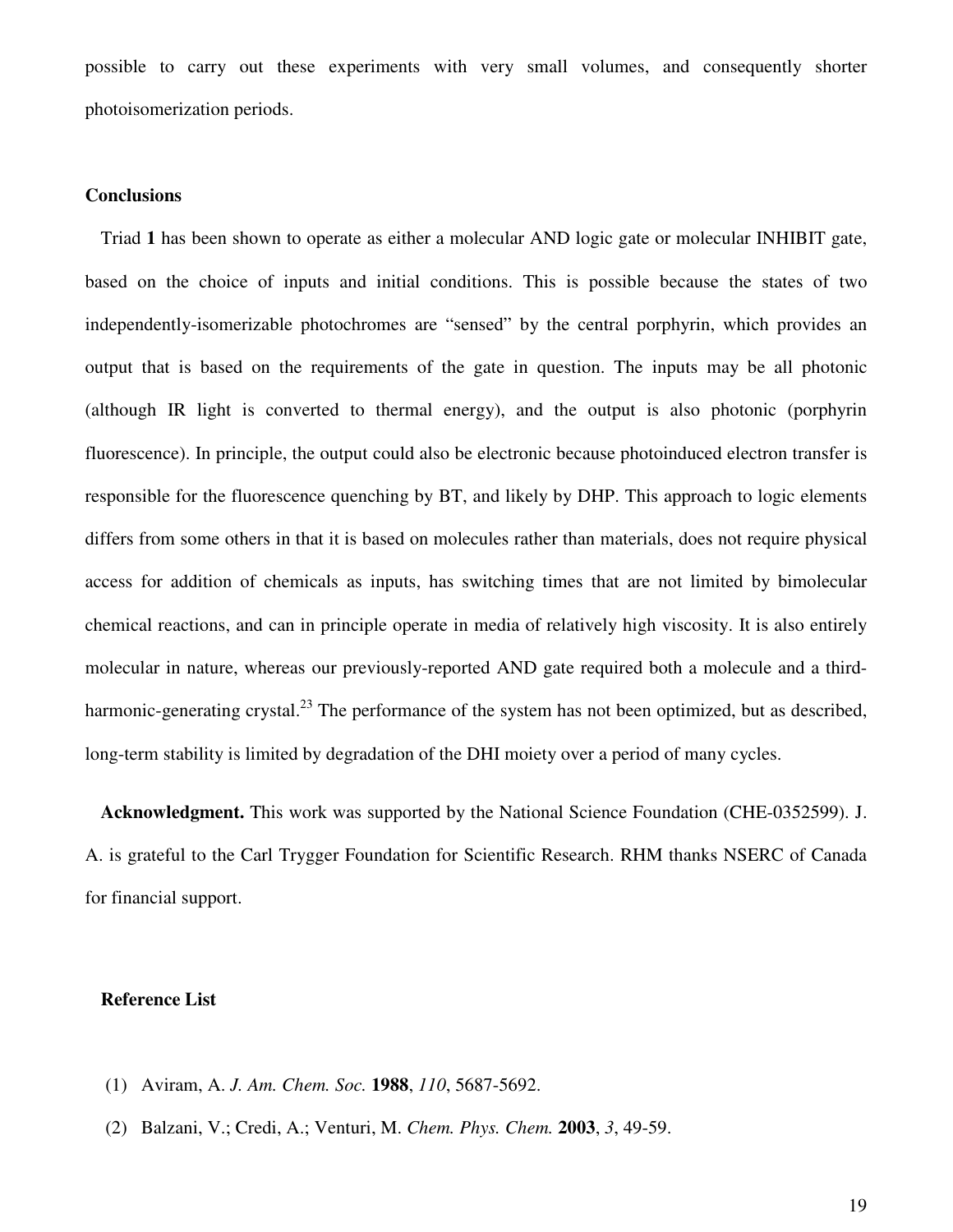- (3) de Silva, A. P.; Fox, D. B.; Moody, T. S.; Weir, S. M. *Pure Appl. Chem.* **2001**, *73*, 503-511.
- (4) Ball, P. *Nature* **2000**, *406*, 118-120.
- (5) Kuciauskas, D.; Liddell, P. A.; Moore, A. L.; Moore, T. A.; Gust, D. *J. Am. Chem. Soc.* **1998**, *120*, 10880-10886.
- (6) Pina, F.; Melo, M. J.; Maestri, M.; Passaniti, P.; Balzani, V. *J. Am. Chem. Soc.* **2000**, *122*, 4496- 4498.
- (7) Credi, A.; Balzani, V.; Langford, S. J.; Stoddart, J. F. *J. Am. Chem. Soc.* **1997**, *119*, 2679-2681.
- (8) Langford, S. J.; Yann, T. *J. Am. Chem. Soc.* **2003**, *125*, 11198-11199.
- (9) Gunnlaugsson, T.; Mac Donaill, D. A.; Parker, D. *J. Am. Chem. Soc.* **2001**, *123*, 12866-12876.
- (10) de Silva, A. P.; Dixon, I. M.; Gunaratne, H. Q. N.; Gunnlaugsson, T.; Maxwell, P. R. S.; Rice, T. E. *J. Am. Chem. Soc.* **1999**, *121*, 1393-1394.
- (11) Ghosh, P.; Bharadwaj, P. K. *J. Am. Chem. Soc.* **1996**, *118*, 1553-1554.
- (12) de Silva, A. P.; McClenaghan, N. D. *Chem. Eur. J.* **2002**, *8*, 4935-4945.
- (13) Xu, H.; Xu, X.; Dabestani, R.; Brown, G. M.; Fan, L.; Patton, S.; Ji, H. F. *J. Chem. Soc. ,PerkinTrans.* **2002**, *2*, 636-643.
- (14) Raymo, F. M.; Giordani, S. *J. Am. Chem. Soc.* **2002**, *124*, 2004-2007.
- (15) Raymo, F. M.; Giordani, S. *Proc. Natl. Acad. Sci.* **2002**, *99*, 4941-4944.
- (16) Saghatelian, A.; Volcker, N. H.; Guckian, K. M.; Lin, V. S. Y.; Ghadiri, M. R. *J. Am. Chem. Soc.* **2003**, *125*, 346-347.
- (17) Kompa, K. L.; Levine, R. D. *Proc. Natl. Acad. Sci.* **2001**, *98*, 410-414.
- (18) de Silva, A. P.; McClenaghan, N. D. *J. Am. Chem. Soc.* **2000**, *122*, 3965-3966.
- (19) Stojanovic, M. N.; Stefanovic, D. *J. Am. Chem. Soc.* **2003**, *125*, 6673-6676.
- (20) Stojanovic, M. N.; Mitchell, T. E.; Stefanovic, D. *J. Am. Chem. Soc.* **2002**, *124*, 3555-3561.
- (21) Guo, X.; Zhang, D.; Zhang, G.; Zhu, D. *J. Phys. Chem. B* **2004**, *108*, 11942-11945.
- (22) Guo, X.; Zhang, D.; Tao, H.; Zhu, D. *Org. Lett.* **2004**, *6*, 2491-2494.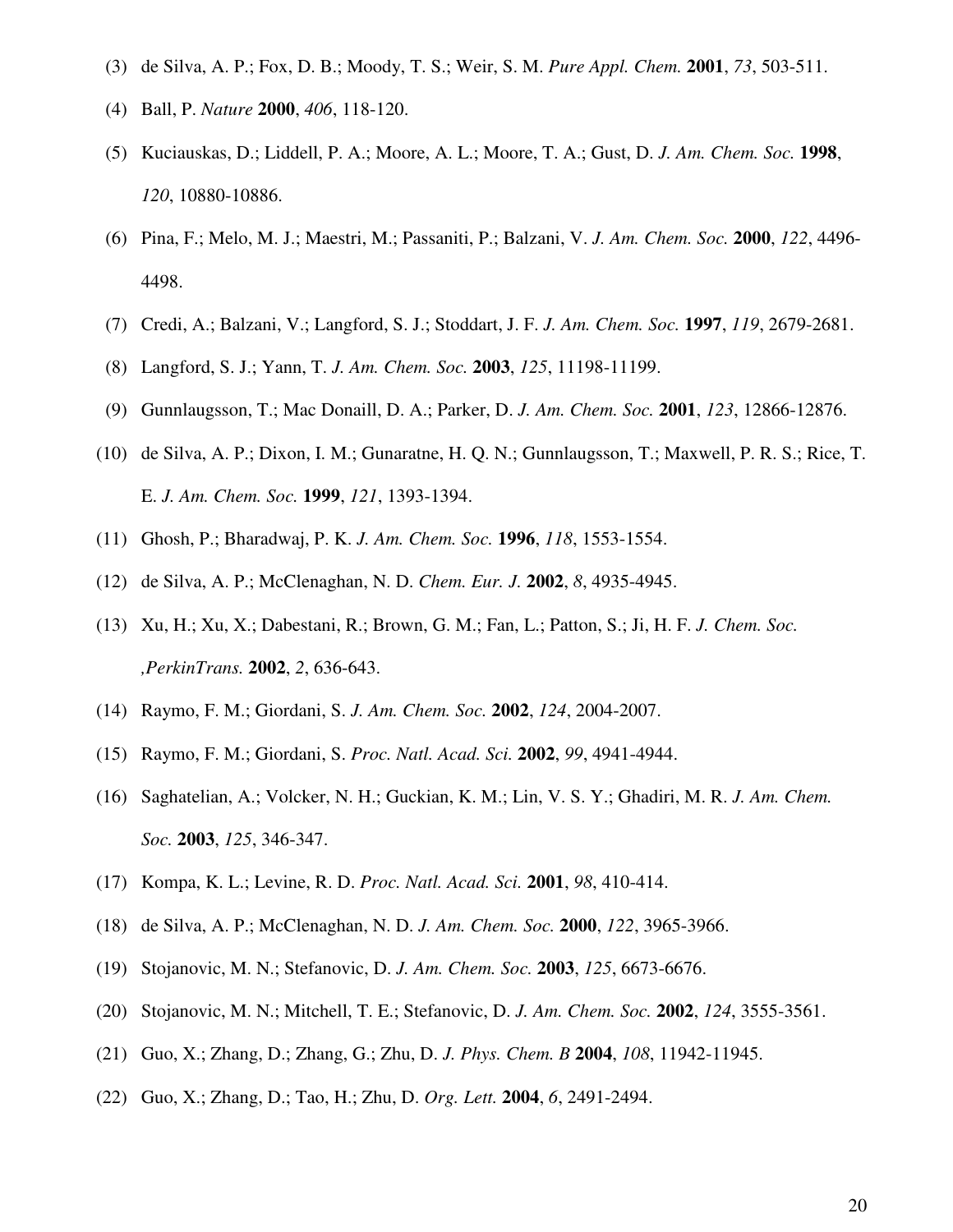- (23) Andréasson, J.; Kodis, G.; Terazono, Y.; Liddell, P. A.; Bandyopadhyay, S.; Mitchell, R. H.; Moore, T. A.; Moore, A. L.; Gust, D. *J. Am. Chem. Soc.* **2004**, *126*, 15926-15927.
- (24) Bahr, J. L.; Kodis, G.; de la Garza, L.; Lin, S.; Moore, A. L.; Moore, T. A.; Gust, D. *J. Am. Chem. Soc.* **2001**, *123*, 7124-7133.
- (25) Liddell, P. A.; Kodis, G.; Moore, A. L.; Moore, T. A.; Gust, D. *J. Am. Chem. Soc.* **2002**, *124*, 7668-7669.
- (26) Liddell, P. A.; Kodis, G.; Andréasson, J.; de la Garza, L.; Bandyopadhyay, S.; Mitchell, R. H.; Moore, T. A.; Moore, A. L.; Gust, D. *J. Am. Chem. Soc.* **2004**, *126*, 4803-4811.
- (27) Terazono, Y.; Kodis, G.; Andréasson, J.; Jeong, G.; Brune, A.; Hartmann, T.; Dürr, H.; Moore, A. L.; Moore, T. A.; Gust, D. *J. Phys. Chem. B* **2004**, *108*, 1812-1814.
- (28) Straight, S. D.; Andréasson, J.; Kodis, G.; Moore, A. L.; Moore, T. A.; Gust, D. *J. Am. Chem. Soc.* **2005**, *127*, 2717-2724.
- (29) Gust, D.; Moore, T. A.; Luttrull, D. K.; Seely, G. R.; Bittersmann, E.; Bensasson, R. V.; Rougée, M.; Land, E. J.; de Schryver, F. C.; Van der Auweraer, M. *Photochem. Photobiol.* **1990**, *51*, 419- 426.
- (30) Dürr, H.; Gross, H. *Agfa-Gevaert N. V., Neth. Research Disclosure* **1981**, *205*, 188-190.